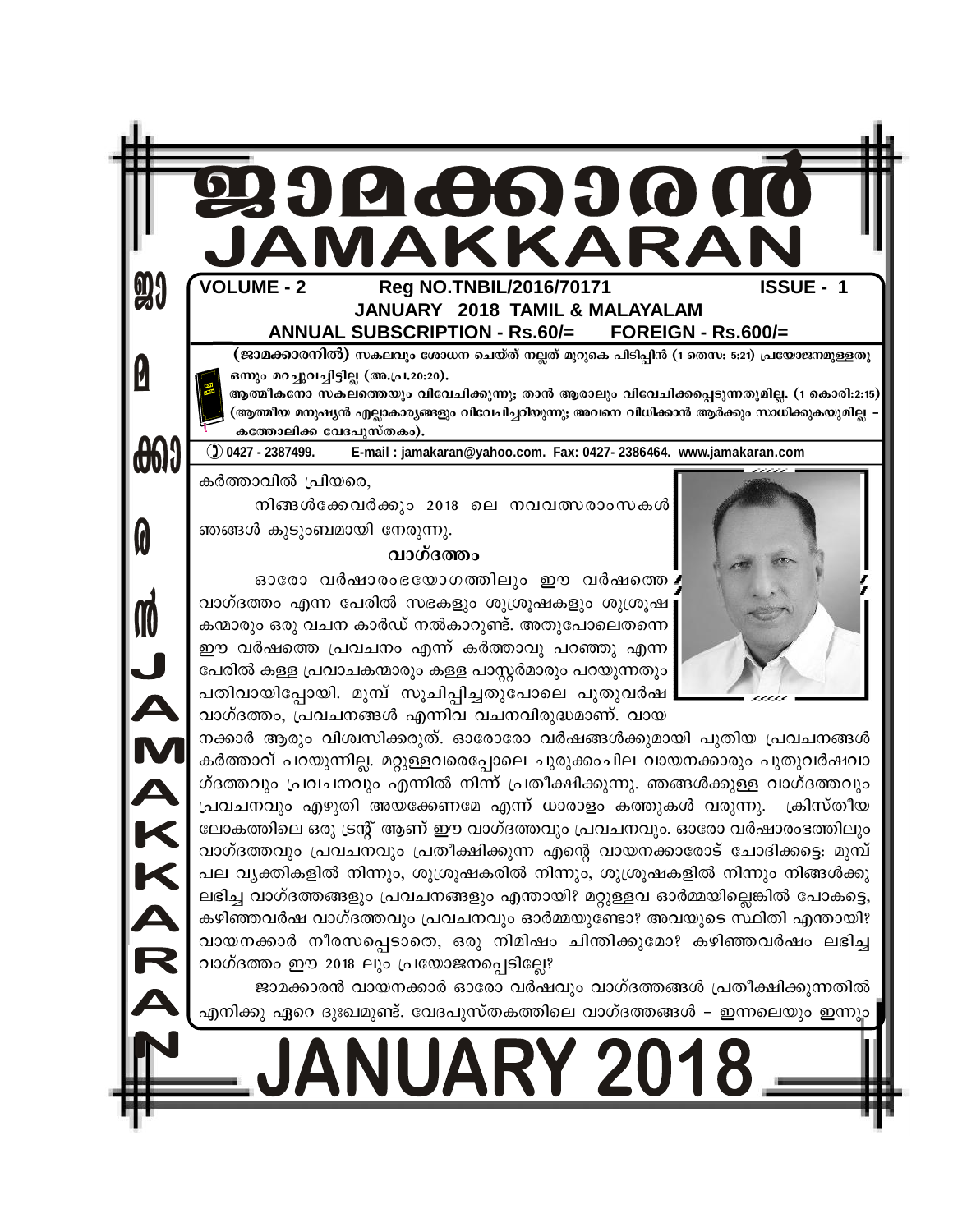ഇനി നാളെയും എക്കാലത്തേയ്ക്കും ഉള്ളതാണ്. 2 കൊരി 1:20 ൽ "ദൈവത്തിന്റെ വാഗ്ദത്ത ങ്ങൾ എത്ര ഉണ്ടെങ്കിലും അവനിൽ ഉവ്വു എന്നത്രേ; അതുകൊണ്ടു ഞങ്ങളാൽ ദൈവത്തിന്നു മഹത്വം ഉണ്ടാകുമാറു അവനിൽ ആമേൻ എന്നും തന്നേ" എന്ന് പൗലൊസ് പ്രഖ്യാപിക്കുന്നു.

വേദപുസ്കത്തിലെ വാഗ്ദത്തങ്ങൾ വായിച്ച് അവയുടെ ചരിത്രപശ്ചാത്തലം മനസ്സിലാക്കി ദൈവം ആർക്ക് നല്കി എന്ന് മനസ്സിലാക്കി അതിന്റെ പ്രായോഗിക അടിസ്ഥാനത്തിൽ ആ വാഗ്ദത്തം നമ്മുടെ സ്വന്തമാക്കണം.

#### വാഗ്ദത്തം സ്വന്തമാക്കി പ്രാർത്ഥിക്കൽ എന്നാൽ....

ബൈബിൾ വിവരിക്കുന്ന ദൈവം ഒരു മായാ – മാന്ത്രികനോ, ഇന്ദ്രജാലക്കാരനോ അല്ല. മറിച്ച് ഇന്നലെയും ഇന്നും എന്നേക്കും അനന്യനായ ദൈവമാണ്. മനുഷ്യന് അവന്റെ മുൻഗണ നാക്രമം – തന്റെ ശരീരം, തന്റെ കുടുംബം, തനിക്കുള്ളവ എന്നിങ്ങനെയാണ്. എന്നാൽ ദൈവ ത്തിന്റെ മുൻഗണനാക്രമം തിരിച്ചാണ്. ഒന്നാമത് : ആത്മാവ് രണ്ടാമത്: ദേഹി മൂന്നാമത് : ദേഹം എന്നിങ്ങനെയാണ് (1 തെസ്സ 5:23).

ഈ ദൈവക്രമത്തിൽ നാം ആയിത്തീരുമ്പോഴാണ് ദൈവം നമ്മുടെ പ്രാർത്ഥനകൾ കേൾക്കു ന്നതും, മറുപടി നല്കുന്നതും. അഥവാ ദൈവിക വാഗ്ദത്തങ്ങൾ നമ്മുടെതായിത്തീരുന്നത്.

ഉദാഹരണമായി : ദൈവമേ എന്നെയും, എന്റെ കുടുംബത്തെയും അനുഗ്രഹിക്കേണമേ എന്ന് പ്രാർത്ഥിച്ചാൽ, നമ്മുടെ ആവശ്യം – ശാരീരിക, ഭൗമിക നന്മയും അനുഗ്രഹങ്ങളും, അനു കൂല സാഹചര്യങ്ങളും ഉണ്ടാകണം എന്നാണ്. ഇതു തന്നെയാണ് ക്രിസ്തീയ മതക്കാരും മറ്റ് മതക്കാരും പ്രാർത്ഥിക്കുന്നത്. എന്നാൽ ശേഷം മനുഷ്യരെപ്പോലെ പ്രാർത്ഥിച്ച ശേഷം മനുഷ്യൻ പോകുന്നിടത്ത് (മത്തായി 25:41) പോകാൻ നമ്മെക്കുറിച്ച് ദൈവം ആഗ്രഹിക്കുന്നില്ല. വചനപ്ര കാരം മുകളിലെ പ്രാർത്ഥനാ ഇങ്ങനെ മാറ്റിച്ചൊല്ലണം.

സ്വർഗ്ഗസ്ഥനായ പിതാവേ, "കർത്താവായ യേശുവിൽ വിശ്വസിക്ക. എന്നാൽ നീയും നിന്റെ കുടുംബവും രക്ഷ പ്രാപിക്കും." എന്ന് അങ്ങ വാക്കു തന്നിട്ടുണ്ടല്ലോ. കൃപയാൽ ഞാൻ രക്ഷിക്ക പ്പെടുവാനും അങ്ങേയ്ക്ക് എന്റെ ജീവിതവും, ആഗ്രഹങ്ങളും, ലക്ഷ്യങ്ങളും നല്കി, അങ്ങയെ എന്റെ ആത്മഭർത്താവും, രക്ഷകനുമായി അംഗീകരിക്കുവാനും ഏറ്റു പറയുവാനും അങ്ങയുടെ പൈതലായിത്തീരുവാനും അങ്ങ് എന്നെ സഹായിച്ചു. ഇപ്പോൾ അങ്ങയുടെ അപ്പൊസ്തലന്മാർ കല്പിച്ചു തന്ന മാതൃകയനുസരിച്ച് (അപ്പോ.2:37–47) ദൈവകൃപയിലാശ്രയിച്ച് ജീവിക്കുവാനും, എന്നാൽ കഴിയുന്നവരോട് ആവോളം അങ്ങയെക്കുറിച്ച് പറയുകയും (സാക്ഷീകരിക്കുകയും) ചെയ്യുന്നു. ഞാൻ അനുഭവിക്കുന്ന ഈ ഭാഗൃവും സന്തോഷവും ദയവായി എന്റെ ജീവിതപങ്കാളി ക്കും, മക്കൾക്കും, കുടുംബാംഗങ്ങൾക്കും, സഹോദരങ്ങൾക്കും, കൂടെപ്പിറപ്പുകൾക്കും, ബന്ധുജ നങ്ങൾക്കും, അയൽപ്പക്കക്കാർക്കും, ദേശവാസികൾക്കും, സഹപാഠികൾക്കും, സഹപ്രവർത്ത കർക്കും എന്റെ സഭ/ഇടവകയിലെ സഹോദരങ്ങൾക്കും നല്കേണമേ എന്ന് നിങ്ങൾ പ്രാർത്ഥി ച്ചാൽ അപ്പോ.പ്ര 16:31 ലെ വാഗ്ദത്തം നിങ്ങളിൽ നിവൃത്തിയാകുകയും, നിങ്ങളുടെ കുടുംബം അനുഗ്രഹിക്കപ്പെടുകയും ചെയ്യും.

#### വാഗ്ദത്ത വചനം വിശ്വസിച്ച് അവകാശമാക്കുന്നത് എങ്ങനെ?

യെശ 34:16 ൽ നാമിപ്രകാരം വായിക്കുന്നു : "മരുമൃഗങ്ങളും ചെന്നായ്ക്കളും തമ്മിൽ എതിർപ്പെടും; വനഭൂതം വനഭൂതത്തെ വിളിക്കും; അവിടെ വേതാളം കിടക്കുകയും വിശ്രാമം പ്രാപി ക്കുകയും ചെയ്യും."

അനേകരും പ്രാർത്ഥിക്കുവാൻ യോഹന്നാൻ 14:14 ("എന്റെ നാമത്തിൽ (യേശു) നിങ്ങൾ എന്തു ചോദിച്ചാലും അതു നിങ്ങൾക്കു കിട്ടും") വായിച്ച് അതിൽ പറയുന്നപ്രകാരം തങ്ങളുടെ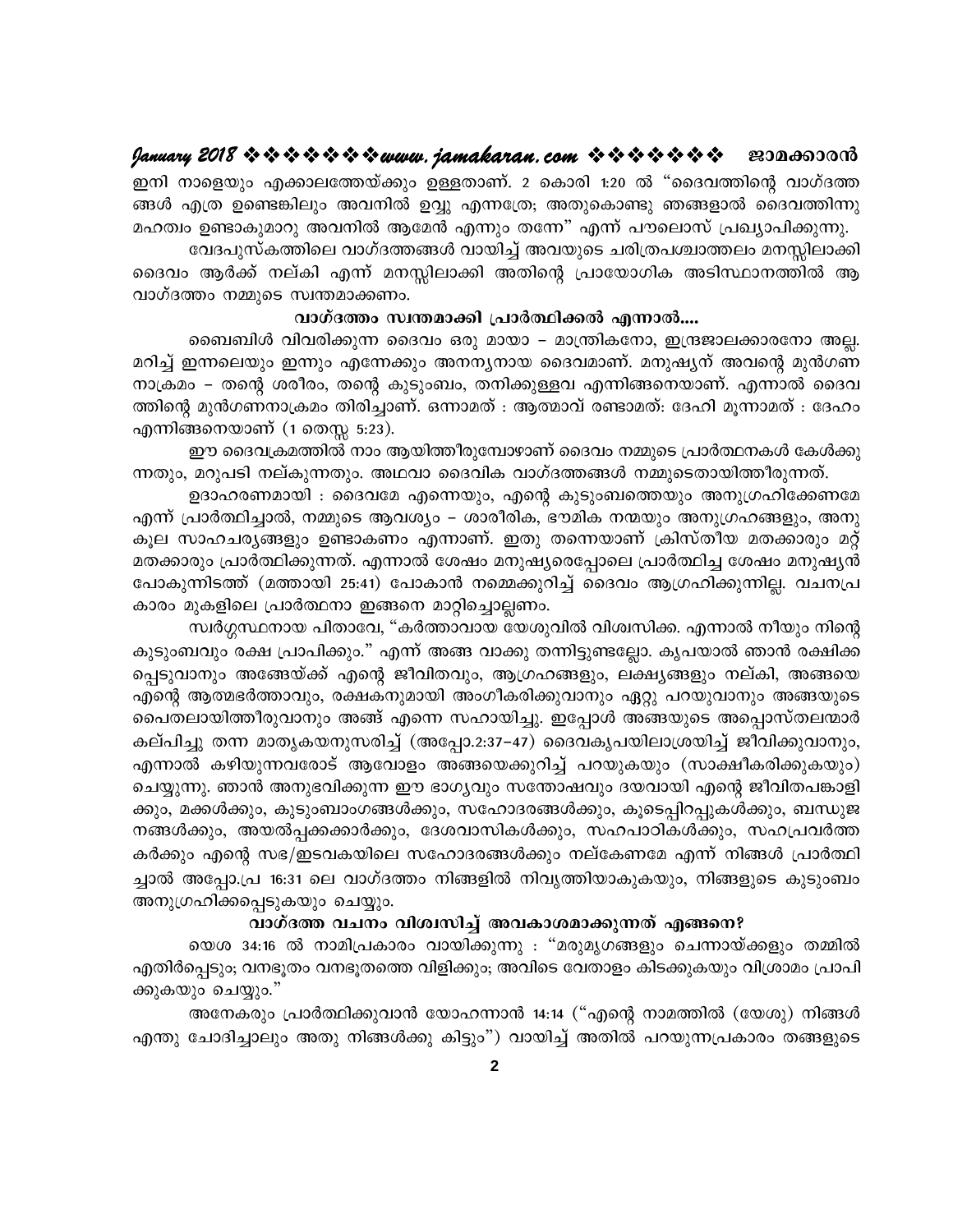ആവശ്യങ്ങൾ അതേപോലെ നിറവേറ്റിത്തരണം എന്ന് പ്രാർത്ഥിക്കാറുണ്ട്. ഓർക്കുക : പ്രാർത്ഥന യോടുളള ബന്ധത്തിൽ ഈ ഒറ്റവാക്യം മാത്രമാണോ കർത്താവും അപ്പൊസ്തലന്മാരും നമ്മോട് കല്പിച്ചിട്ടുളളത്. അല്ല! എങ്കിൽ എന്താണ് ചൊല്ലേണ്ടത്? പ്രാർത്ഥനയോടുള്ള ബന്ധത്തിലുള്ള മറ്റ് വചനങ്ങളും വായിച്ച് ധ്യാനിച്ച്, വ്യവസ്ഥകൾ എന്തൊക്കെയാണെന്ന് വ്യക്തമായും സ്പഷ്ട മായും മനസ്സിലാക്കിയ ശേഷം പ്രാർത്ഥനയിൽ വിഷയങ്ങൾ വയ്ക്കുമ്പോൾ കർത്താവ് പ്രാർത്ഥന കേൾക്കുന്നു, മറുപടി നല്കുന്നു.

1 യോഹ 5:14 ൽ ദൈവവേഷ്ടപ്രകാരം / ദൈവഹിതമനുസരിച്ച് നിങ്ങൾ ആവശ്യപ്പെടു ന്നതെന്തും കർത്താവ് നല്കിത്തരും എന്ന് നാം വായിക്കുന്നു. അങ്ങനെയെങ്കിൽ നമ്മുടെ ആവ ശൃങ്ങളിൽ ആദ്യം നാം ചെയ്യേണ്ടത് ഇവയിൽ ഏതൊക്കെ ദൈവഹിതം / ഇഷ്ടപ്രകാരം ഉള്ളത് എന്നാണ്?. പലരും ധരിച്ചുവച്ചിരിക്കുന്നത് "കർത്താവിന്റെ നാമത്തിൽ, ആമേൻ" എന്ന് അവ സാനം പറഞ്ഞാൽ ദൈവം എല്ലാം ചെയ്തുതരും എന്നാണ്. ഇത് വളരെ തെറ്റായ ചിന്തയാണ്. കർത്താവിന്റെ നാമത്തിൽ എന്നുവച്ചാൽ "കർത്താവിന്റെ നാമത്തിന് മഹത്വം വരുന്നു എങ്കിൽ" എന്നാണ്. നമ്മുടെ ആവശ്യങ്ങൾ പ്രാർത്ഥനയിൽ സമർപ്പിക്കുന്നത്, നമ്മുടെ ആഗ്രഹംപൂർത്തിക രിക്കാനാണോ, അഥവാ ദൈവനാമം മഹത്വപ്പെടണം എന്നാണോ?

ഇതോടൊപ്പം വളരെ പ്രാധാന്യമുള്ള മറ്റൊരു കല്പന കൂടെ നാം ചിന്തിക്കേണ്ടതുണ്ട്. യോഹന്നാൻ 15:7ൽ 'നിങ്ങൾ എന്നിലും എന്റെ വചനം നിങ്ങളിലും ഉണ്ടായിരുന്നാൽ നിങ്ങൾ യാചിക്കുന്നതെന്തോ അതു നിങ്ങൾക്ക് ലഭിക്കും" "എന്ന് കർത്താവ് കല്പിക്കുന്നു. കർത്തൃനാമ ത്തിൽ പ്രാർത്ഥിച്ചതും ശരിതന്നെ, ദൈവേഷ്ടം എന്ന് കരുതി/മനസ്സിലാക്കി ചോദിച്ചതും ശരിത ന്നെ. പക്ഷേ പ്രാർത്ഥനയ്ക്കു മറുപടി ലഭിക്കാൻ കർത്താവിന്റെ വചനം അനുസരിച്ചശേഷം, നമ്മുടെ ഹൃദയത്തിലും, ചിന്തയിലും, ആഗ്രഹങ്ങളിലും, പ്രവൃത്തികളിലും ഉണ്ടായിരുന്നാൽ മാത്രമേ പ്രാർത്ഥനയ്ക്കു മറുപടി ലഭിക്കൂ! എന്റെ വചനത്തിന് മുമ്പിൽ വിറയ്ക്കുന്നവനെ ഞാൻ കടാക്ഷിയ്ക്കും" എന്ന് കർത്താവ് അരുളിച്ചെയ്യുന്നു. ഈ രീതിയിൽ നിങ്ങൾക്കു ലഭിക്കുന്ന വാഗ്ദത്ത വചനങ്ങളെ വായിച്ച്, ചിന്തിച്ച്, ആലോചിച്ച് മറ്റു വചനങ്ങളും ധ്യാനിച്ച് സ്വന്തമാക്കു ക. അനുഗ്രഹങ്ങൾ അവകാശമായി ദൈവം നല്കിത്തരും. നമ്മുടെ ദൈവം വാക്കു മാറാത്തവ നാണ്. "ആകാശവും ഭൂമിയും മാറിപ്പോയാലും എന്റെ വചനങ്ങൾ മാറിപ്പോകുകയില്ല" എന്ന് വാക്കു തന്ന കർത്താവ് നിങ്ങളുടെ ഉള്ളിലെ വചനത്തിന്റെ തോതനുസരിച്ച്, കർത്താവിന് നിങ്ങൾ ഫലം കായ്ക്കുന്നതനുസരിച്ച്, നിങ്ങൾ അവിടുത്തെ വരവിന് ഒരുങ്ങുന്നതനുസരിച്ച്, നിങ്ങളാൽ കഴിയുന്നവരെ വരവിന് ഒരുക്കുന്നതനുസരിച്ച് നിങ്ങളുടെ പ്രാർത്ഥനകൾക്കു മറുപടി നല്കിക്കൊ ണ്ടേയിരിക്കും! ഈ പുതുവർഷം നിങ്ങളുടെ കണ്ണും കാതും കരളും വചനം നിറയുന്ന, ധ്യാനി ക്കുന്ന, ഫലം കായിക്കുന്ന വർഷമായിത്തീരാൻ കർത്താവിന്റെ നന്മകളുടെ അടയാളമായിത്തീ രാൻ ഒരിക്കൽക്കൂടെ ഞങ്ങൾ ആശംസകൾ നേരുന്നു.

\* കഴിഞ്ഞ 2017 ലെ എല്ലാ യോഗങ്ങളും അനുഗ്രഹപ്രദമായിരുന്നു. യോഗങ്ങൾ സംഘടി പ്പിച്ച എല്ലാ ബിഷപ്പുമാർക്കും, ശുശ്രൂഷകർക്കും, സംഘാടകർക്കും എന്റെ നന്ദിയും! ആശംസ കളും!!

\* 2017 ഡിസംബർ വരെ നിങ്ങൾ അയച്ച കത്തുകൾക്കു മറുപടി എഴുതി. നിങ്ങളുടെ പ്രാർത്ഥനാവിഷയങ്ങൾക്കായി ഞങ്ങൾ തുടർന്നും പ്രാർത്ഥിക്കുന്നു.

\* 2018 ൽ എല്ലാ ജാമക്കാരൻ വായനക്കാരെയും ദൈവം സമൃദ്ധിയായി അനുഗ്രഹിച്ച് നിങ്ങളുടെ ആഗ്രഹങ്ങൾ കർത്താവ് നിറവേറ്റിത്തരുമാറാകട്ടെ!

കർത്തൃശുശ്രുഷയിൽ നിങ്ങളുടെ ഡോ.പുഷ്പരാജ്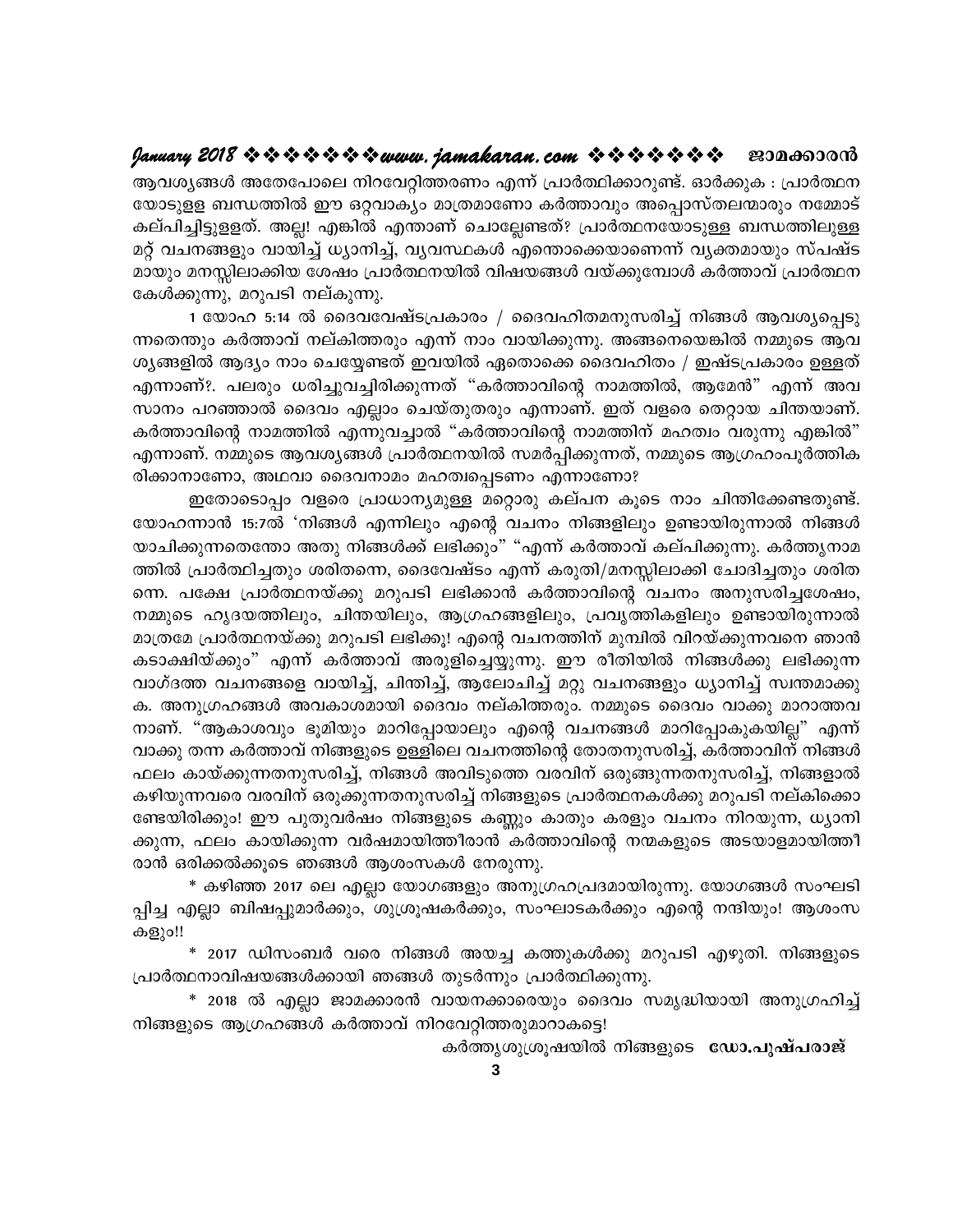# നവവത്സരത്തിൽ നമ്മെ നടത്തുന്ന നന്മയുടെ നായകൻ

"ഒന്നാം മാസം ഒന്നാം തിയതി എസ്രാ ബാബേലിൽ (ബാബിലോണിൽ) നിന്ന് യാത്ര പുറപ്പെട്ടു. തന്റെ ദൈവത്തിന്റെ കൈ തനിക്കു അനുകൂലമായിരുന്നതുകൊണ്ട് എസ്രാ അഞ്ചാം മാസം തിയതി യെരു ശ ലേ മിൽ എത്തി'' ഔരാം  $\omega$  $7:9$ . മനുഷ്യജീവിതം ഒരു നീണ്ടയാത്രയാണ്. നമ്മുടെ ജനനത്തോടുകൂടി യാത്ര ആരംഭിച്ച് മരണത്തോടുകൂടി താല്ക്കാലിക വിരാമമിടുന്ന യാത്ര. ജനനത്തിനും മരണത്തിനുമിടയിലുള്ള വിടവ് ഓരോ ദിവസങ്ങളുടെ കടന്നുപോകലിലൂടെ കുറഞ്ഞുവരുന്നു. മനുഷ്യരിൽ ഭൂരിഭാഗവും ഈ യാഥാർത്ഥ്യം അറിയുന്നില്ല; ചിന്തിക്കുന്നുമില്ല. അമ്മയുടെ ഗർഭപാത്രം (womb) മുതൽ ഭൂമി യുടെ ഗർഭപാത്രം (കല്ലറ; Tomb) വരെയുള്ള കാലയളവിനെ ജീവിതം എന്ന് വിളിക്കുന്നു.

ഈ ജീവിതത്തിൽ മനുഷ്യരുടെ പ്രാർത്ഥനകൾ, പ്രയാണങ്ങൾ, പ്രയാസങ്ങൾ, നന്മതിന്മ തുടങ്ങി എന്തെല്ലാം കോലാഹലങ്ങൾ....എന്നാൽ മരണാനന്തരം അവയെല്ലാം വിസ്മൃതിയിലേക്കു ആണ്ടുപോകുന്നു. ഈ സത്യമാണ് 90–ാം സങ്കീർത്തനത്തിൽ മോശെ അനാവരണം ചെയ്യുന്നത്: "ജീവിതം : (1) ഒഴുകുന്ന വെള്ളം (2) നിദ്രയിലെ സ്വപ്നം (3) രാവിലെ മുളെച്ച് വൈകുന്നേരം അരിഞ്ഞ് വാടിപ്പോകുന്ന പുല്ല്."

ദൈവം മനുഷ്യായുസ്സിന് അതിർവച്ചിരിക്കുന്നു. 70 അല്ലെങ്കിൽ 80 വർഷങ്ങൾ. മോശെ തന്റെ ആയുസ്ലിന്റെ അന്ത്യത്തിലും ആരോഗ്യദൃഢഗാത്രനായിരുന്നു. പക്ഷേ, അപ്പോസ്തലനായ പത്രോസാകട്ടെ, തന്റെ വാർദ്ധകൃത്തിൽ എപ്രകാരമായിരിക്കുമെന്ന് കർത്താവ് തന്നെ മുന്നറിയി ച്ചു. "ആമേൻ, ആമേൻ ഞാൻ നിന്നോടു പറയുന്നു: നീ യൗവ്വനക്കാരൻ ആയിരുന്നപ്പോൾ നീ തന്നേ അര കെട്ടി ഇഷ്ടമുള്ളേടത്തു നടന്നു; വയസ്സനായശേഷമോ അര കെട്ടി ഇഷ്ടമുള്ളേ ടത്തു നീ കൈ നീട്ടുകയും മറ്റൊരുത്തൻ നിന്റെ അര കെട്ടി നിനക്കു ഇഷ്ടമില്ലാത്ത ഇടത്തേക്കു നിന്നെ കൊണ്ടുപോകുകയും ചെയ്യും എന്ന് പറഞ്ഞു (യോഹ 21:18)."

#### ദൈവത്തിന്റെ ദയയുടെ കരം നമ്മോടു കൂടെയുണ്ട്

എസ്രാ ശാസ്ത്രി ബി.സി.457–ാമാണ്ട് ബാബിലോണിൽ നിന്ന് യെരുശലേമിലേക്കു യാത്ര തിരിച്ചു. 800 കി.മീ ദൂരം 4 മാസം കൊണ്ട് കടന്നു (120 ദിവസം). ഒരുദിവസം 7 കി.മീറ്ററുകൾ യാത്ര ചെയ്തു. നീണ്ട നാളുകളായി മനസ്സിൽ കൊണ്ടുനടന്ന സ്വപ്നപദ്ധതി – യെരുശലേമിന്റെ നവീകരണം നടപ്പാക്കാൻ തെരഞ്ഞെടുത്ത തിയതി എന്തുകൊണ്ടും അനുയോജ്യമായ തിയതി തന്നെ. വർഷത്തിന്റെ ആദ്യമാസം ആദ്യദിനം. 'ഒന്നാംസ്ഥാനം' ദൈവത്തിന് നല്കി എസ്രാ.

ബി.സി.520–ൽ സെരുബാബേലിന്റെ നേതൃത്വത്തിൽ രണ്ടാമത്തെ യെരുശലേം ദേവാലയ ത്തിന്റെ പണിപൂർത്തിയായി. ഇപ്പോഴിതാ വർഷങ്ങൾ 60 കഴിഞ്ഞിരിക്കുന്നു. പക്ഷേ ദൈവവചന ത്തിന് ദേവാലയത്തിൽ സ്ഥാനമില്ലാതായിരിക്കുന്നു. വചനം പാരായണം ചെയ്യുവനോ, അതു വിശദീകരിക്കുവാനോ, പഠിപ്പിക്കുവാനോ ആളില്ലാത്ത സ്ഥിതി! എത്ര ദയനീയം!! ഈ ശൂന്യാ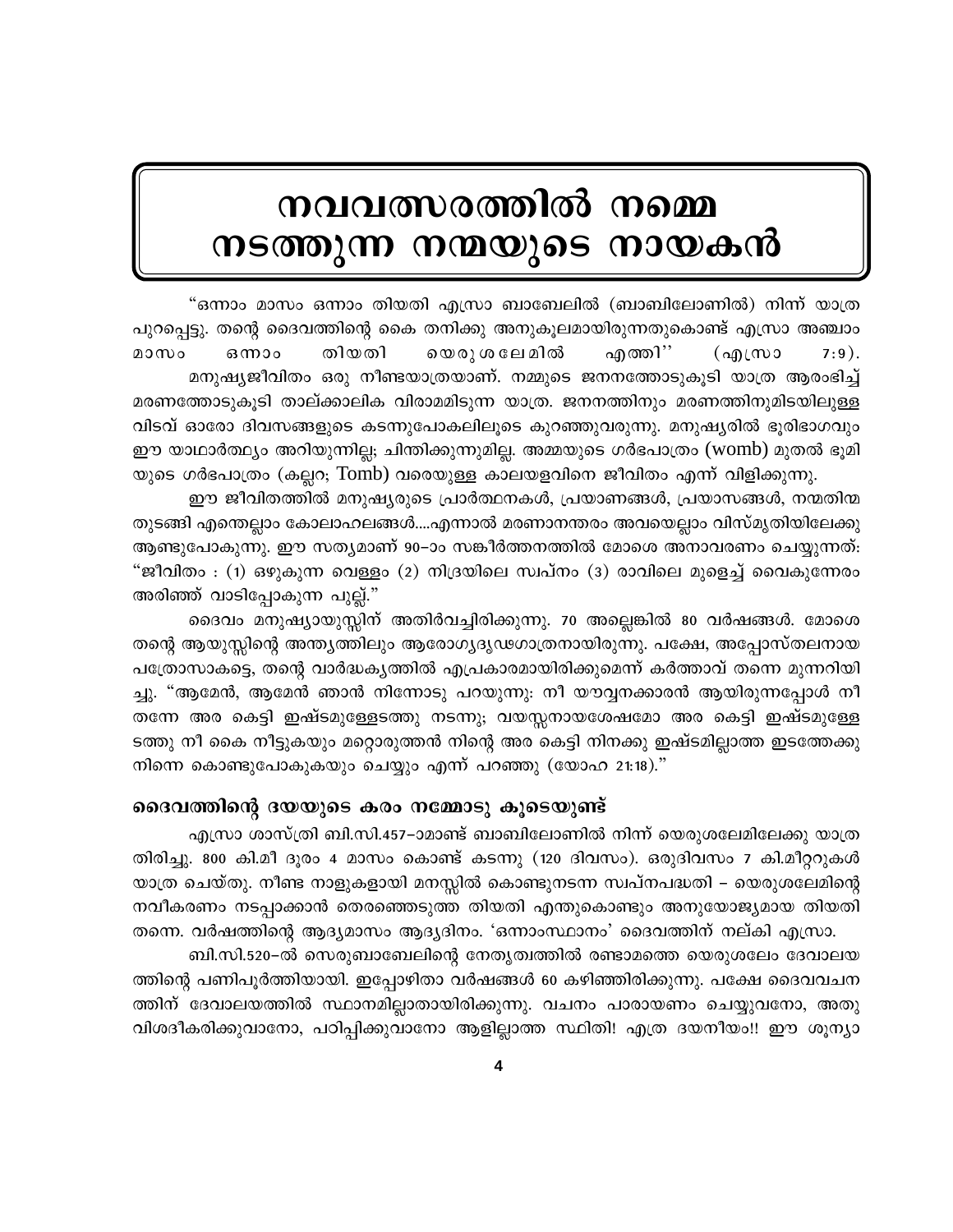വസ്ഥ നിറവേറ്റുവാനാണ് എസ്രാ ഇത്ര ദുർഘടമേറിയ യാത്രയ്ക്ക് ഇറങ്ങിയിരിക്കുന്നത്. വചനം പഠിക്കുവാനും പഠിപ്പിക്കുവാനും ജീവിതം അതിനനുസരിച്ച് ക്രമീകരിക്കുവാനും തന്റെ ഹൃദയ ത്തിന് ഏറെ സന്തോഷം നല്കിയ എസ്രായുടെ പ്രവർത്തനങ്ങൾ കണ്ട് ദൈവം യാത്രയ്ക്കു വേണ്ട സാഹചര്യവും, സംരക്ഷണവും മറ്റും എല്ലാം ഒരുക്കുന്നു.

നമ്മുടെ ജീവിതവും ഒരു നീണ്ടയാത്രയാണ്. 2017–നെ വിട്ട് 2018 ലേക്കു കാലൂന്നാൻ പോകു ന്നു. ദീർഘമേറിയ യാത്രയുടെ ഒരു പടികൂടെ കയറാൻ തുടങ്ങുന്നു. നമുക്കും ആവശ്യം കർത്താ വിന്റെ കരുണയുടെ കരങ്ങളാണ്. ദൈവം നിങ്ങളിൽ നിന്ന് പ്രതീക്ഷിക്കുന്നത് തന്റെ വചനത്തെ കാത്ത്, അതിനനുസരിച്ച് പ്രവർത്തിക്കുന്ന മനസ്സും ശരീരവുമാണ്. ഒരുപക്ഷേ, 2018 ലും പ്രതീ ക്ഷിക്കാത്ത വിപത്തുകളും, കഷ്ടങ്ങളും നഷ്ടങ്ങളും മറ്റ് എന്തൊക്കത്തന്നെ ഉണ്ടെങ്കിലും നിങ്ങൾ ഭയപ്പെടേണ്ട! എസ്രായോടു കൂടെ ഇരുന്ന് വഴി നടത്തിയ ദൈവം 2018 ലും നിങ്ങളോടപ്പമുണ്ട്. നമ്മുടെ വാഴ്ത്തപ്പെട്ട കർത്താവ് ഇന്നലെയും ഇന്നും എന്നും അനന്യൻ തന്നെ. 2018 ൽ മാത്രല്ല കർത്താവ് ഈ ഭൂമിയിൽ നൽകിയിരിക്കുന്ന എല്ലാ നാളും കർത്താവിന്റെ കരം നമ്മെ നടത്തും. കർത്താവിന്റെ കരം എങ്ങനെയുള്ളതാണ്? അത് ആശ്ലേഷിക്കുന്ന, നയിക്കുന്ന, നല്കുന്ന, ശിക്ഷി ക്കുന്ന, തിരുത്തുന്ന, ലക്ഷ്യസ്ഥാനത്ത് എത്തിക്കുന്ന കരമാണ്. തിരുവെഴുത്തുകളിൽ നിന്ന് കർത്താ വിന്റെ കരങ്ങളുടെ മഹത്വം നമുക്കു ഓടിച്ച് നോക്കാം; ധ്യാനിക്കാം. ഇനി വരുന്ന താളുകളിലൂടെ നിങ്ങളുടെ കണ്ണും മനസ്സും സാവധാനത്തിൽ സഞ്ചരിക്കട്ടെ. ചില സ്ഥലങ്ങളിൽ പരിശുദ്ധാത്മാവ് നിങ്ങളെ നിർത്തും. അവിടെ നില്ക്കുക; ചിന്തിക്കുക.

കണ്ണുകൾ ഈറനണിയട്ടെ, ഹൃദയം സന്തോഷത്താൽ, വിശ്വാസത്താൽ നിറയട്ടെ. ഭാഗ്യ കരവും പ്രത്യാശ നിർഭരവുമായ 2018 നിങ്ങളുടെതാണ്! ദൈവകരം നിങ്ങളോട്!!

#### (1) വിടുതലിന്റെ കരം (കൈ)

പുറപ്പാട് 3:20 – "അതുകൊണ്ട്, ഞാൻ <mark>എന്റെ കൈ</mark> നീട്ടി മിസ്രയീമിന്റെ നടുവിൽ ചെയ്വാനിരിക്കുന്ന അത്ഭുതങ്ങളെക്കൊണ്ടൊക്കെയും അതിനെ ദണ്ഡിപ്പിക്കും; അതിന്റെ ശേഷം അവൻ നിങ്ങളെ വിടുവിക്കും.

പുറപ്പാട് 7:5 – "അങ്ങനെ ഞാൻ എന്റെ കൈ മിസ്രയീമിന്മേൽ നീട്ടി, യിസ്രായേൽ മക്കളെ അവരുടെ ഇടയിൽ നിന്നും പുറപ്പെടുവിക്കുമ്പോൾ ഞാൻ യഹോവ എന്നു മിസ്രയീമൃർ അറി  $\omega$ )o.

നീണ്ട നാളുകളായുള്ള യിസ്രായേൽ ജനതയുടെ മുറവിളിയും നിലവിളിയും ദൈവം കേട്ടു. അവരെ അടിമനുകത്തിൽ നിന്നും വിടുവിക്കാൻ തീരുമാനിച്ചു.

ഫറവോൻ രാജാവ് മോശെയുടെ വാക്കുകൾ കേട്ട് യിസ്രായേൽ ജനത്തെ വിട്ടയച്ചിരുന്നെ ങ്കിൽ ദേശം കഷ്ടപ്പെടുകയില്ലായിരുന്നു. ദൈവത്തിന്റെ വാക്കുകൾ കേട്ട് അനുസരിക്കുന്നതിനു പകരം എതിർക്കുകയാണ് ഫറവോൻ ചെയ്തത്. ദൈവവാക്കുകളോടുള്ള അനുസരണക്കേടും കോപവുമാണ് ഹൃദയകാഠിനൃത്തിലൂടെ വെളിപ്പെട്ടത്.

സങ്കീ 136:17–22 മരുഭുമിയിൽ കുടി യിസ്രായേൽ ജനത്തെ 40 വർഷം അത്ഭുതകരമായി നടത്തിയതും അവർക്കെതിരായി വന്ന ശത്രുരാജാക്കന്മാരെ സംഹരിച്ചതും ദൈവത്തിന്റെ ദയ യുടെ പ്രതീകങ്ങളാണ്. സ്വർഗ്ഗീയ കനാനിൽ എത്തുന്നതിന് മുമ്പായി ദൈവമക്കൾക്കെല്ലാം മരു ഭൂമിയിലെ കഷ്ടത നിറഞ്ഞ ജീവിതത്തിന്റെ അനുഭവം ഉണ്ടാകും എന്നതിന് സംശയമില്ല.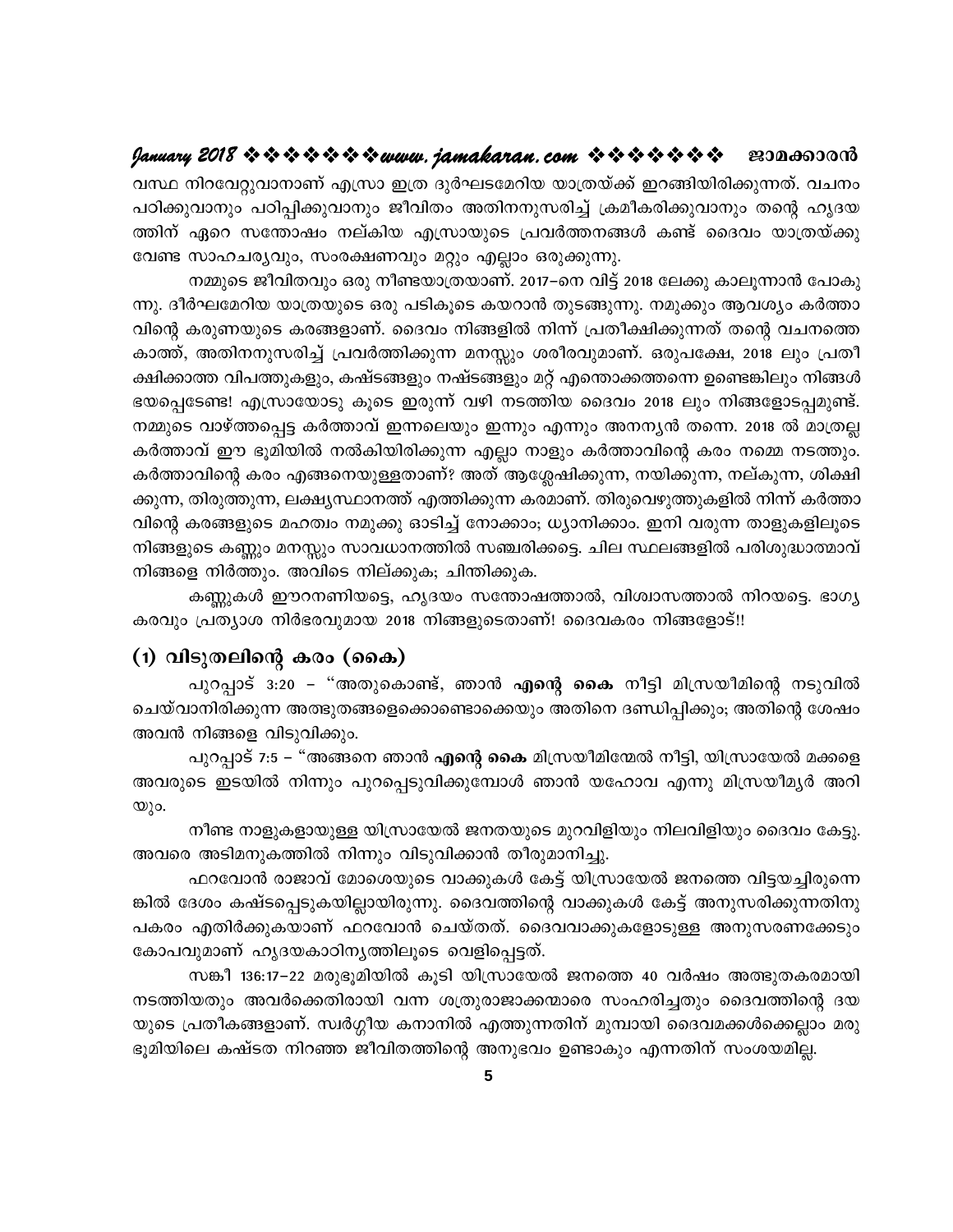# $9$ anuary 2018 \* \* \* \* \* \* \* \* www.jamakaran.com \* \* \* \* \* \* \* \* \* 230000000

യിസ്രായേൽ ജനത്തിന്റെ വീണ്ടെടുപ്പ്, ക്രിസ്തുമൂലമുള്ള വീണ്ടെടുപ്പിന്റെ നിഴലാണ്. എല്ലാ കാലത്തുമുള്ള ദൈവജനത്തിന് പ്രിയങ്കരമാണ്. ഉയർന്നവൻ താണവരെ ഓർക്കുക എന്നത് മനു ഷ്യസഹജമല്ല. എന്നാൽ കർത്താവ് ചെയ്തതും പഠിപ്പിച്ചതും അതല്ല, മരിക്കുവാൻ തുടങ്ങുന്ന കള്ളന്റെ പ്രാർത്ഥന കേട്ട യേശു അതിനെ ഓർത്തു, ആദരിച്ചു.

യിസ്രായേലിന്റെ 18 പാപങ്ങൾ : മത്സരമുള്ളവർ, ആകാത്ത വഴിയിൽ നടക്കുന്നു, സ്വന്തവിചാര ങ്ങൾ അനുസരിക്കുന്നു, ദൈവത്തിന്റെ മുഖത്തു നോക്കി അവനെ കോപിപ്പിക്കുവാൻ ഇടയാക്കു ന്നു, തോട്ടങ്ങളിൽ ബലി കഴിക്കുന്നു, ഇഷ്ടികമേൽ ധൂപം കാണിക്കുന്നു, കല്ലറകളിൽ കുത്തിയി രിക്കുന്നു, ഗുഹകളിൽ രാപാർക്കുന്നു, പന്നിയിറച്ചി തിന്നുന്നു, പാത്രങ്ങളിൽ അറപ്പായ ചാറ് നിറ ക്കുന്നു, സ്വന്തം വിശുദ്ധിയെക്കുറിച്ച് വമ്പ് പറയുന്നു, കുന്നുകളിന്മേൽ ദൈവത്തെ ദുഷിക്കുന്നു, യഹോവയെ ഉപേക്ഷിക്കുന്നു, ദൈവത്തിന്റെ വിശുദ്ധപർവ്വതത്തെ മറക്കുന്നു, വിഗ്രഹങ്ങൾക്കു മേശ ഒരുക്കുന്നു, അവയ്ക്കു പാനീയയാഗം അർപ്പിക്കുന്നു, ദൈവദൃഷ്ടിയിൽ അനിഷ്ടമായി പ്രവർത്തിക്കൽ, ദൈവത്തിന് പ്രസാദമുള്ളത് തെരഞ്ഞെടുത്തില്ല.

ഈ പുതുവത്സരത്തിൽ ദൈവം നമ്മോട് ആവശ്യപ്പെടുന്നത് ദൈവവചനത്തോടുള്ള അനു സരണം മാത്രം. "ഇതാ, അനുസരിക്കുന്നത് യാഗത്തെക്കാളും, ശ്രദ്ധിക്കുന്നത് മുട്ടാടുകളുടെ മേദ സ്ലിനെക്കാളും നല്ലത്" എന്നതാണ് ദൈവവാക്ക്!! കല്പന!! നിങ്ങൾ ദൈവവചനം അനുശാസിക്കു ന്നതെന്തും ചെയ്യാൻ തീരുമാനിച്ചാൽ "വിടുതലിന്റെ കൈ" നിങ്ങളോടൊപ്പമുണ്ടാവും. നിങ്ങളുടെ കുടുംബവും പരിസരവും നിങ്ങളിലൂടെ അനുഗ്രഹിക്കപ്പെടും!

# (2) ബലമുള്ള കൈ

പുറപ്പാട് 13:9 – "യഹോവയുടെ ന്യായപ്രമാണം നിന്റെ വായിൽ ഉണ്ടായിരിക്കേണ്ടതിന് ഇതു നിനക്കു നിന്റെ കയ്യിന്മേൽ അടയാളമായും നിന്റെ കണ്ണുകളുടെ നടുവിൽ ജ്ഞാപകലക്ഷ്യ മായും ഇരിക്കണം. **ബലമുള്ള കൈകൊണ്ടല്ലോ** യഹോവ നിന്നെ മിസ്രയീമിൽ നിന്നു പുറപ്പെ ടുവിച്ചത്."

സർവ്വകൃപാലുമായ ദൈവം 'വീരനാം ദൈവം' കൂടെയാണ്. അവിടുത്തെ ശക്തി, ബലം എന്നിവ നമ്മുടെ ചിന്തകൾക്കപ്പുറമാണ്. അവിടുത്തേക്ക് അസാധ്യമായത് ഒന്നുമില്ല! പക്ഷേ എപ്പോ ഴാണ്, എവിടെയാണ് തന്റെ ബലം വെളിപ്പെടുത്തുന്നത്?

ഒരു വചനം കൂടെ നോക്കുക: "യഹോവയുടെ കണ്ണ് തങ്കൽ (തന്റെ വചനത്തിൽ) ഏകാ ഗ്രചിത്തന്മാരിയിരിക്കുന്നവർക്കുവേണ്ടി തന്നെത്താൻ **ബലവാനെന്ന്** കാണിക്കേണ്ടതിന് ഭൂമിയിൽ എല്ലാടവും ഊടാടിക്കൊണ്ടിരിക്കുന്നു (2 ദിന 16:9).

ദൈവത്തിന്റെ ന്യായപ്രമാണം, അവിടുത്തെ വചനം നമ്മുടെ ഹൃദയത്തിൽ സ്ഥിരമായിരി ക്കുമ്പോഴാണ് ദൈവം തന്റെ ബലം പുറത്തെടുക്കുന്നത്, പ്രകടിപ്പിക്കുന്നത്. നിങ്ങളുടെ ജീവിത ത്തിൽ ദൈവത്തിന്റെ ഭുജം, ബലം, പ്രവൃത്തി എന്നിവ വെളിപ്പെടണമോ? ഇന്നു തന്നെ ദൈവവ ചനത്തിൽ ആനന്ദിക്കുക, രാപ്പകൽ അത് ധ്യാനിക്കുക, മറ്റു ദുരുപദേശങ്ങൾ തേടാതിരിക്കുക, ദുർമ്മാർഗ്ഗങ്ങൾ അനുകരിക്കാതെ വിട്ടൊഴിയുക, ദൈവനിന്ദകരുടെ സ്ഥലം വേണ്ട!

ഈ 2018 "ദൈവവചനസംവത്സരമാകട്ടെ"!! "ദൈവബലത്തിന്റെ" നാളുകളാകട്ടെ!!"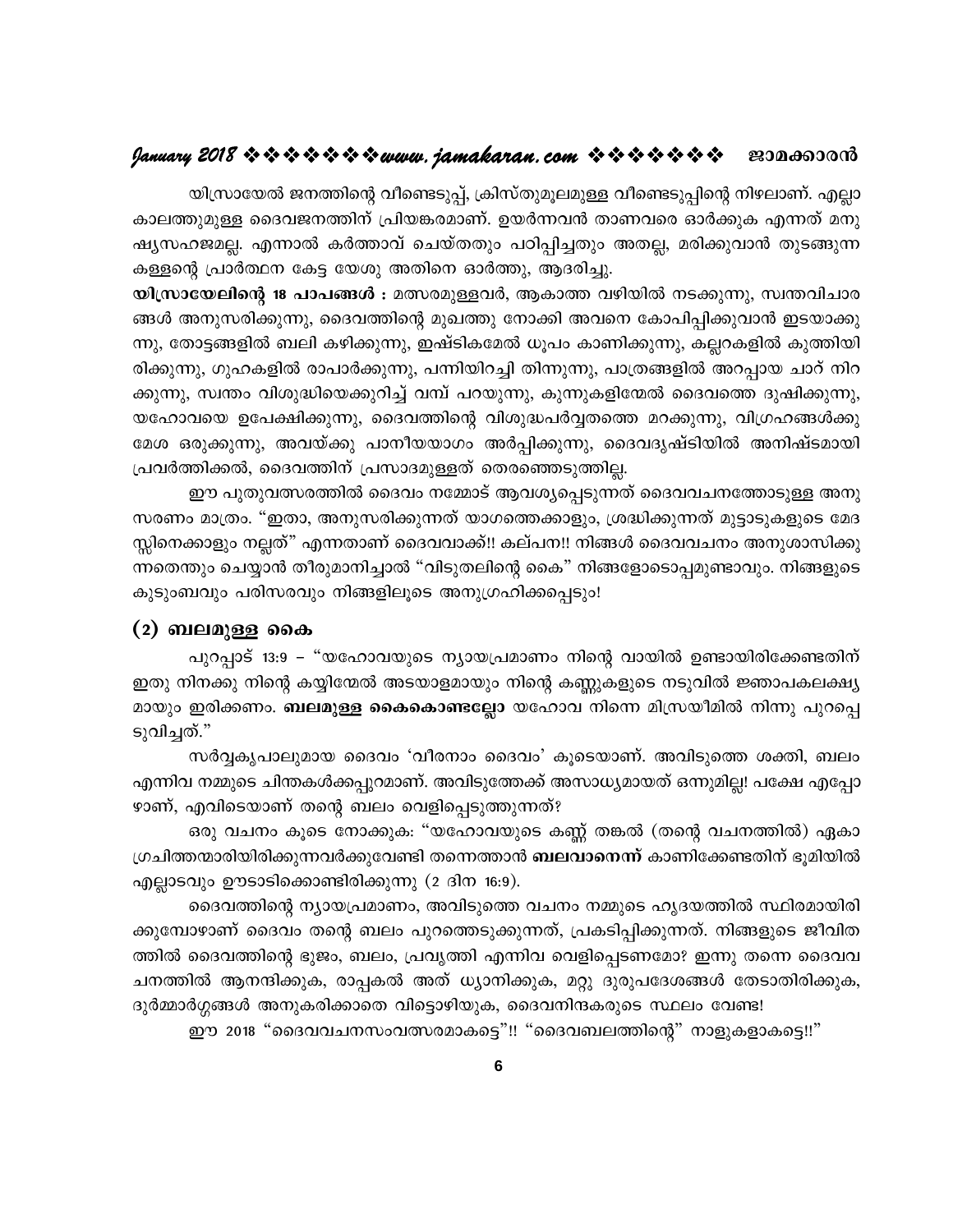#### (3) ആത്മാവിനെ നല്കുന്ന കൈ

"സംഖ്യാ 11:23 – യഹോവ മോശയോട് : **യഹോവയുടെ കൈ** കുറുതായിപ്പോയോ? എന്റെ വചനം നിവൃത്തിയാകുമോ ഇല്ലയോ എന്നു നീ ഇപ്പോൾ കാണും എന്നു കല്പിച്ചു."

ജനം നിരന്തരമായി ആവശ്യപ്പെടുകയും, പിടിവാശിയും പിറുപിറുപ്പ് കാണിക്കുകയും ചെയ്തത് – ഇറച്ചിക്കു വേണ്ടിയാണ്. യിസ്രായേൽ ജനത്തെ ദൈവം വിളിച്ചിതും വേർതിരിച്ചതും ലോകം മുഴുവനുമുള്ള ജനങ്ങൾക്കു പൗരോഹിത്യ ശുശ്രൂഷ ചെയ്യേണ്ടതിനാണ് (പുറ 19:6). പക്ഷേ, തങ്ങളുടെ വിളിയെ മറന്നു. മറ്റ് ജനതകളെപ്പോലെ "എന്തു തിന്നും എന്തു കുടിക്കും" എന്ന ചിന്തയിൽ അമർന്നു.

കരുണാമയനായ കർത്താവ് അവരുടെ ആവശ്യങ്ങളുടെ മുൻഗണനാ പട്ടിക തിരുത്താൻ ആവശ്യപ്പെടുകയാണ്. ഇവിടെ 'കാട' ചോദിച്ചപ്പോൾ ആദ്യം 'കാട' രൂപത്തിലുള്ള ആത്മാവും പിന്നെ 'കാട' യും നല്കുന്നു. ആദ്യം 'ആത്മാവ്' പിന്നെ ജഡം. ആദ്യം 'ആത്മീയവിചാരം പിന്നെ 'അന്ന വിചാരം.' ഇതാണ് ദൈവവൃവസ്ഥ. ഈ പ്രവൃത്തിയിലൂടെ യിസ്രായേൽ ജനം ഉത്തേജിത രായി.

ഇന്നും ദൈവം തന്റെ മക്കളെ ഏവരെയും ഈ തേജസ്സുള്ള ശുശ്രൂഷ ചെയ്യുവാൻ വിളിച്ചി രിക്കുന്നു. അങ്ങനെ "വിളിച്ച് (വിളികേട്ട്) വേർതിരിക്കപ്പെട്ടവരുടെ കൂട്ടമാണ് സഭ." കർത്താവിന്റെ അന്ത്യവാക്കുകൾ ശ്രദ്ധിക്കുക: "എന്നാൽ പരിശുദ്ധാത്മാവ് നിങ്ങളുടെ മേൽ വരുമ്പോൾ നിങ്ങൾ ശക്തി ലഭിച്ചിട്ട് യെരുശലേമിലും യെഹൂദ്യയിൽ എല്ലായിടത്തും ശമര്യയിലും ഭൂമിയുടെ അറ്റ ത്തോളവും എന്റെ സാക്ഷികൾ ആകും (അപ്പോ.പ്രവൃ 1:8)." അതേ, നമ്മുടെ ദൗത്യം "സാക്ഷിക ളാകുക" എന്നതാണ്. ജീവിതംകൊണ്ടും വാക്കുകൾ കൊണ്ടും സാക്ഷികളാകൽ. ആർക്ക് സാക്ഷി കളാകണം? കർത്താവിന് സാക്ഷികളാകണം.

ലോകത്തിന് കർത്താവിനെ അറിയില്ല. കർത്താവിനെ ലോകം തെറ്റിദ്ധരിച്ചിരിക്കുന്നു, മറ ന്നിരിക്കുന്നു; മറിച്ച് പിടിച്ചിരിക്കുന്നു. **"ഈ ലോകത്തിന്റെ ദൈവം"** (പിശാച്) ജനങ്ങളെ അന്ധ കാരത്തിലിട്ട് പൂട്ടിയിരിക്കുകയാണ്. ലോകത്തിന്റെ വെളിച്ചമായ, അതേ സാക്ഷാൽ വെളിച്ചമായ ക്രിസ്തുവിനെ കാണിച്ച് കൊടുക്കുക, മനസ്സിലാക്കിക്കൊടുക്കുക എന്ന ദൗത്യമാണ്, വിളിയാണ് നമ്മുടെ ഒരോരുത്തരുടേതും.

"നിങ്ങളോ അന്ധകാരത്തിൽ നിന്ന് തന്റെ അത്ഭുതപ്രകാശത്തിലേക്കു നിങ്ങളെ വിളിച്ച വന്റെ സൽഗുണങ്ങളെ ഘോഷിപ്പാൻ തക്കവണ്ണം തെരഞ്ഞെടുക്കപ്പെട്ട ഒരു ജനതയും, രാജകീയ പുരോഹിതവർഗ്ഗവും, വിശുദ്ധവംശവും, സ്വന്തജനവും ആകുന്നു" (1 പത്രൊസ് 2:9).

ഇത്ര ശ്രേഷ്ഠമായ വിളി മനസ്സിലാക്കി നിങ്ങളായിരിക്കുന്ന സ്ഥാനത്ത് കർത്താവിന്റെ സാക്ഷികളാകും എന്ന തീരുമാനിച്ചാൽ – നന്മയും കരുണയും നിങ്ങൾക്കു ആവശ്യമുള്ളതൊക്കെ – നിങ്ങളെ പിൻതുടരും. ഈ 2018 "ക്രിസ്തുസാക്ഷികളാകുന്ന 2018" ആയിത്തീരട്ടെ എന്ന് ആശം സിക്കുന്നു.

#### $(4)$  വിരോധമായിരിക്കുന്ന കൈ

"ആവ 2:15 – അവർ മുടിഞ്ഞുതീരുംവരെ **യഹോവയുടെ കൈ** അവരെ പാളയത്തിൽ നിന്നു നശിപ്പിക്കാൻ തക്കവണ്ണം അവർക്കു വിരോധമായിരുന്നു."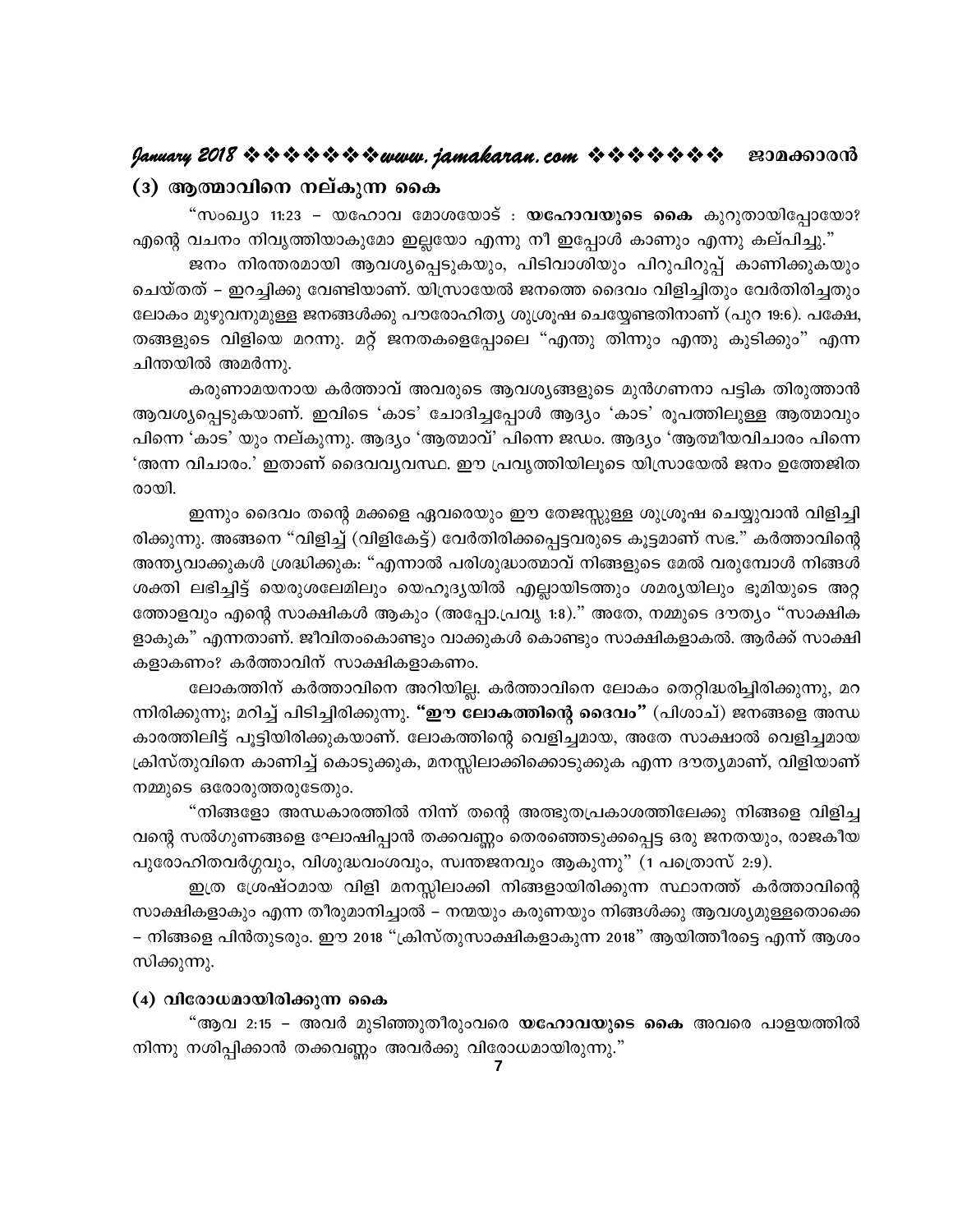യഹോവയായ ദൈവം തന്റെ നീട്ടിയ ഭുജംകൊണ്ടും, യിസ്രായേൽ ജനത്തെ വീണ്ടെടുത്ത് വഴി നടത്തി. പക്ഷേ, യിസ്രായേൽ ജനത്തിന് ഏറെ ഇഷ്ടം യഹോവയോടല്ല, മറിച്ച് അവൻ 40 സംവത്സരം വണങ്ങി വന്ന വിഗ്രഹങ്ങളോടും ദേവന്മാരോടുമായിരുന്നു. ദൈവത്തിന്റെ വചനവും അരുളപ്പാടുകളും കേൾക്കാതവണ്ണം യിസ്രായേൽ ജനം അത്രയ്ക്കു മന്ദന്മാരും, കുരുടന്മാരായും, ചെകിടരുമായിരുന്നു. ഇതിനാൽ അവിശ്വാസവും അതിന്റെ ഫലമായി പിറുപിറുപ്പുകളും അവ രുടെ കൂടെപിറപ്പുകളായി മാറി. ദൈവത്തോട് മത്സരിച്ചു, അനുസരണക്കേട് കാണിച്ചു. ഈ സന്ദർഭ ത്തിലാണ് യഹോവ മേലുദ്ധരിച്ച വചനം പ്രസ്താവിക്കുന്നത്.

ഇന്നും ദൈവത്തിന്റെ ജനമായ വീണ്ടും ജനിച്ച ഓരോരുത്തരും ദൈവത്തോട് ചേർന്ന് നടക്കുന്നതിനു പകരം മത്സരിക്കുകയാണ്, തങ്ങളുടെ വഴികളിൽ നടക്കുകയാണ്. കഴിഞ്ഞ 2017–ൽ നിങ്ങളുടെ ചിന്തകളും പ്രവർത്തനങ്ങളും എങ്ങനെയായിരുന്നു? എത്രത്തോളം അടുപ്പം ദൈവ ത്തോട് ദൈവവചനത്തോട് ഉണ്ടായിരുന്നു? അകലം വിട്ട് കർത്താവിനെ പിൻചെല്ലുകയായിരുന്നോ? അങ്ങനെയെങ്കിൽ കർത്താവിന്റെ കരം നിങ്ങൾക്കു വിരോധമായിരിക്കും. ദൈവം തന്നെ നിങ്ങൾക്കു പ്രതികൂലം എങ്കിൽ അനുകൂലം ആര്? ആരെക്കൊണ്ട് നിങ്ങളെ സഹായിക്കാൻ, വിടുവിക്കാൻ കഴിയും? ഈ പുതുവത്സരം അനുസരണത്തിന്റെ വർഷമാകട്ടെ! നിങ്ങളുടെ വഴികളെ നിങ്ങൾ ചിന്തിക്കുക! എവിടെയെങ്കിലും തെറ്റുപറ്റിയിട്ടുണ്ടോ? വഴിമാറി യാത്ര ചെയ്തിട്ടുണ്ടോ? എന്ന് പരിശോധിക്കുക. ഇത്തരുണത്തിൽ നക്ഷത്രം കണ്ട് യാത്ര ചെയ്ത ശാസ്ത്രിമാരെക്കുറിച്ച് ചിന്തി ക്കുന്നത് നന്നായിരിക്കും!

യെരുശലേമിന് കിഴക്കു ദിക്കിലെ ശാസ്ത്രിമാർ വാനിൽ ഒരത്ഭുത നക്ഷത്രം കണ്ടു. അതിന്റെ പ്രത്യേകതകൾ വച്ച് ഒരത്ഭുത ശിശുവിന്റെ ജനനനക്ഷത്രമെന്ന് അവർ മനസ്സിലാക്കി. "ആധിപത്യം തോളിൽ ഇരിക്കുന്ന, അത്ഭുതമന്ത്രിയായ, വീരനാം ദൈവമായ, നിത്യപിതാവായ, സമാധാനപ്രഭുവായ" ഒരു ശിശു. ആ നക്ഷത്രം അവർക്ക് വഴികാട്ടി. ആയിരക്കണക്കിന് മൈലു കൾ തെറ്റൊന്നും കൂടാതെ അവർ യാത്ര ചെയ്തു. പക്ഷേ അടുത്തെത്തിയപ്പോൾ അവർക്ക് അടി തെറ്റി; വഴി തെറ്റി. നക്ഷത്രത്തിന്റെ ഗമനം ശരിക്ക് ഗണിക്കാതെ, നിന്ദ്യനും നീചനും മഹാക്രൂരനു മായ ഹോരോദാ രാജാവിന്റെ അരമനയിലെത്തി.

ഫലമോ, നമുക്കേവർക്കും അറിയാം – ആയിരക്കണക്കിന് ആൺ ശിശുക്കൾ കൊല്ലപ്പെ ട്ടു. നാം നമ്മുടെ കർത്താവിനെ ശരിക്ക് അനുഗമിച്ചില്ലെങ്കിൽ, അവിടുത്തെ വചനം അനുസരിച്ചി ല്ലെങ്കിൽ ഫലം ഭയാനകമായിരിക്കും! നമുക്കു ചുറ്റുമുള്ള ആയിരക്കണക്കിന് ആളുകൾ ദിശതെറ്റി സഞ്ചരിക്കും. അനുഗ്രഹങ്ങൾ നഷ്ടപ്പെട്ും, ആത്മീയ അന്ധകാരത്തിലായി അന്ധവിശ്വാസങ്ങ ളുടെയും അനാചാരങ്ങളുടെയും പിടിയിലാകും. ഭൂമിയിലെ ജീവിതം ക്ലേശപൂർണ്ണമാകും. ഒടു വിൽ നിതൃത – നിതൃനാശത്തിലും! ഓ എത്ര ഭയാനകം. നമ്മുടെ സഹജീവികൾക്ക് ഇങ്ങനെ യൊരു ഗതി വരാൻ നാം കാരണമാകാമോ? പാടില്ല. ഇന്നു തന്നെ നിങ്ങൾ ദൈവവചനത്തി ലേക്കു തിരിയുക. സത്യസുവിശേഷവും, പഥ്ര്യോപദേശവും നിങ്ങളുടെ ജീവിതചര്യയാവട്ടെ, ലക്ഷ്യ മാകട്ടെ!

കഴിഞ്ഞ 2017–ൽ കർത്താവിനെ കൂടാതെ എന്തൊക്കെ തീരുമാനങ്ങൾ എടുത്തു? എവി യെടൊക്കെ വഴിമാറിപ്പോയി? വാശിപിടിച്ച് തിരികെ ലഭിക്കാത്ത എത്ര മണിക്കൂറുകൾ? ദിവസ ങ്ങൾ? ആഴ്ചകൾ ? മാസങ്ങൾ നഷ്ടമായി? നമുക്കു ചുറ്റുമുള്ള ഭൂരിപക്ഷം പേർ ചെയ്യുന്നതു പോലെയല്ല, മതവിശ്വാസികൾ ചെയ്യുന്നതുപോലെ അല്ല, ശാസ്ത്രിമാർ പ്രവൃത്തിച്ചതുപോലെ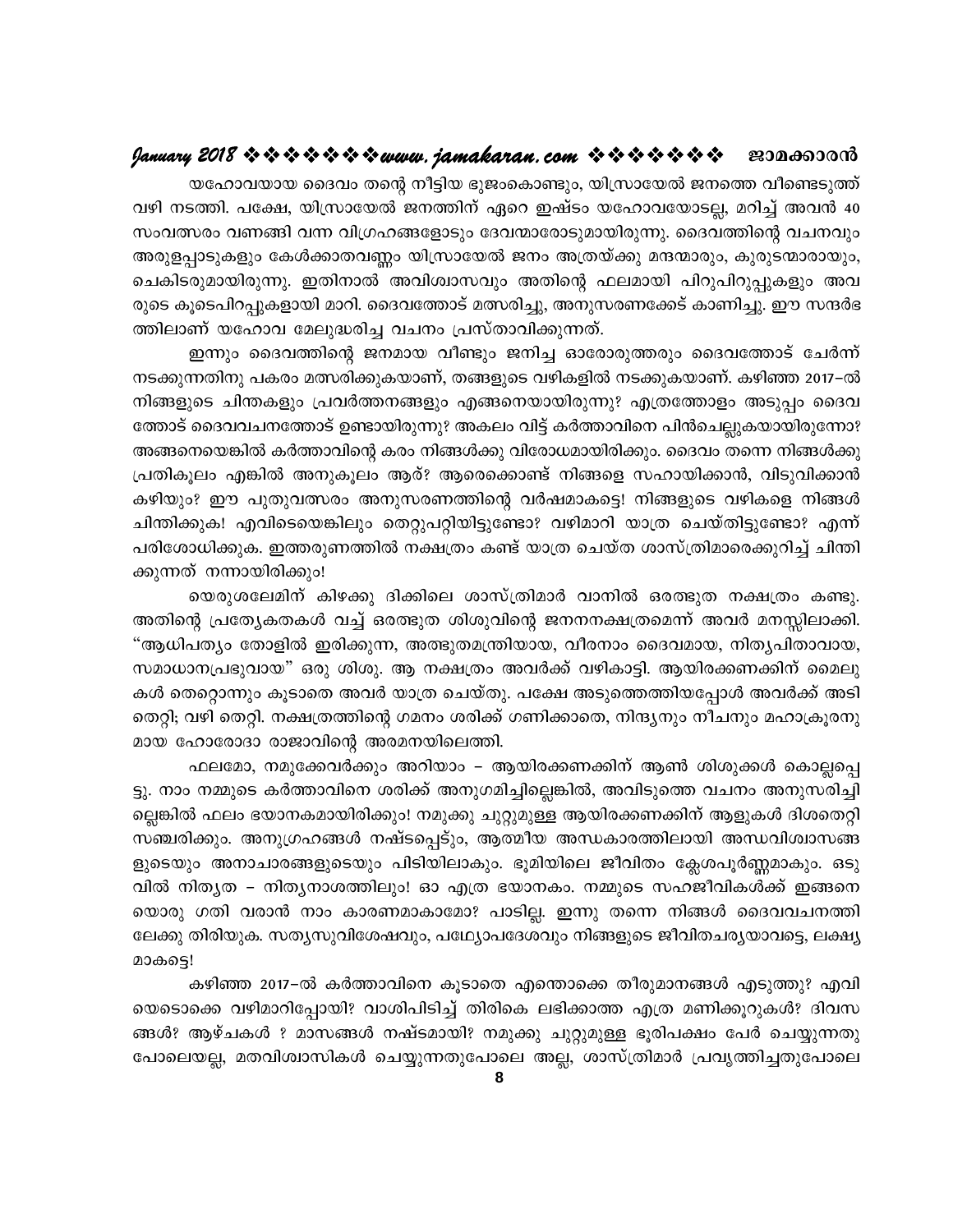യല്ല തിരുവചനം അനുശാസിക്കുന്ന, നിങ്ങളോടാവശ്യപ്പെടുന്ന കാര്യങ്ങൾ അങ്ങനെ തന്നെ ചെയ്യാം. അല്ലെങ്കിലോ നിങ്ങളുടെ ചുറ്റുമുള്ള അനേകംപേരുടെ രക്തത്തിന്റെ കണക്കു നിങ്ങ ളോട് ദൈവം ആവശ്യപ്പെടും! ദൈവകരം നിങ്ങൾക്കു വിരോധമായിട്ടല്ല അനുകൂലമായിരിക്കട്ടെ! 2018–ലെ ജീവിതം സന്തോഷവും സമാധാനവും ഉള്ളതാകാൻ ദൈവവചനം അനുസരിക്കുന്ന വർഷമാകാൻ ആശംസിക്കുന്നു.

#### $(5)$  ഉള്ളജൈ

ആവ 33:3 – അതേ, അവൻ ജനത്തെ സ്നേഹിക്കുന്നു; അവന്റെ സകലവിശുദ്ധന്മാരും തൃക്കയ്യിൽ ഇരിക്കുന്നു. അവൻ തൃക്കാല്ക്കൽ ഇരുന്നു; അവൻ തിരുവചനങ്ങൾ പ്രാപിച്ചു."

"യോഹ 10:27–29 എന്റെ ആടുകൾ എന്റെ ശബ്ദം കേൾക്കുന്നു; ഞാൻ അവയെ അറി കയും അവ എന്നെ അനുഗമിക്കുകയും ചെയ്യുന്നു. അവ ഒരുനാളും നശിച്ചുപോകയില്ല; ആരും അവയെ എന്റെ കയ്യിൽ നിന്നു പിടിച്ചുപറിക്കയും ഇല്ല. അവയെ തന്നിരിക്കുന്ന എന്റെ പിതാവ് എല്ലാവരിലും വലിയവൻ; പിതാവിന്റെ കയ്യിൽ നിന്നു പിടിച്ചു പറിപ്പാൻ ആർക്കും കഴികയി <u>்</u>."

നിങ്ങളുടെ ജീവൻ ഉരുവായ നാൾ മുതൽ ലോകസ്ഥാപനത്തിനു മുമ്പെ, നിങ്ങൾ ദൈവ കരങ്ങളിലാണ്. ഈ വലിയ സത്യം നമ്മിൽ പലർക്കും അറിയില്ല എന്നതാണ് സത്യം. അതുകൊ ണ്ടാണ് നാം പരിഭ്രമിക്കുന്നത്, ഭയചകിതരാകുന്നത്.

ഈ പുതുവത്സരത്തിൽ നമ്മുടെ കർത്താവ് പറയുന്നു നിങ്ങൾ എന്റെ ഉള്ളങ്കൈയ്യിലാ ണെന്ന്. അതിന് കാരണമെന്ത്?

ക്രിസ്തുവിലൂടെ ദൈവത്തിന്റെ അടുക്കൽ വരുന്നവരെ രക്ഷിക്കുവാനും സൂക്ഷിക്കുവാ നുമുള്ള ദൈവത്തിന്റെ ശക്തി രക്ഷയുടെ ഭദ്രതയ്ക്ക് അടിസ്ഥാനമാണ്. "അവയെ തന്നിരിക്കുന്ന എന്റെ പിതാവ് എല്ലാവരിലും വലിയവൻ; പിതാവിന്റെ കയ്യിൽ നിന്നു പിടിച്ചുപറിപ്പാൻ ആർക്കും കഴികയില്ല" (യോഹ 10:29). ദൈവം സൂക്ഷിക്കുവാൻ ശക്തനാണ്. ദൈവത്തിന് സൂക്ഷിക്കുവാൻ കഴിവില്ലാതിരിക്കണമെങ്കിൽ ദൈവത്തെക്കാൾ ശക്തനായ ഒരുവൻ ഉണ്ടായിരിക്കണം. അവനുമാ ത്രമേ ദൈവത്തിന്റെ കരത്തിൽ നിന്നും വിശ്വാസിയെ പിടിച്ചുപറിക്കാനാവൂ. എന്നാൽ ദൈവം സർവ്വാധികാരിയും സർവ്വശക്തനുമാണ്. "ഞാൻ ആരെ വിശ്വസിച്ചിരിക്കുന്നു എന്നറിയുന്നു; അവൻ എന്റെ ഉപനിധി ആ ദിവസം വരെ സൂക്ഷിപ്പാൻ ശക്തൻ എന്നു ഉറച്ചുമിരിക്കുന്നു." (2 തിമൊ 1:12), മാത്രവുമല്ല നിങ്ങളിൽ നല്ല പ്രവൃത്തിയെ ആരംഭിച്ചവൻ യേശുക്രിസ്തുവിന്റെ നാളോളം അതിനെ തികയ്ക്കും എന്ന് അപ്പൊസ്തലന് ഉറപ്പുണ്ട്; ഫിലി 1:4. ഒരു വിശ്വാസി ദൈവശക്തി യിൽ കാക്കപ്പെടുകയാണ്. 1 പത്രൊ 1:4, റോമ 16:25, യൂദാ 24. വിശ്വാസിക്ക് ദൈവം അനൂകൂലമാ ണ്. തന്മൂലം അവനെതിരായിരിക്കുവാൻ ഒരു ശക്തിക്കും സാദ്ധ്യമല്ല. "ഇതു സംബന്ധിച്ചു നാം എന്തു പറയേണ്ടു? ദൈവം നമുക്കു അനുകൂലം എങ്കിൽ നമുക്കു പ്രതികൂലം ആർ? സ്വന്തപു ത്രനെ ആദരിക്കാതെ നമുക്കു എല്ലാവർക്കുവേണ്ടി ഏല്പിച്ചുതന്നവൻ അവനോടു കൂടെ സക ലവും നമുക്കു നല്കാതിരിക്കുമോ? ദൈവം തിരഞ്ഞെടുത്തവരെ ആർ കുറ്റം ചുമത്തും? നീതിക രിക്കുന്നവൻ ദൈവം. ശിക്ഷ വിധിക്കുന്നവൻ ആര്? ക്രിസ്തുയേശു മരിച്ചവൻ; മരിച്ചിട്ടു ഉയർത്തെ ഴുന്നേറ്റവൻ തന്നേ; അവൻ ദൈവത്തിന്റെ വലത്തുഭാഗത്തിരിക്കയും നമുക്കുവേണ്ടി പക്ഷവാദം കഴിക്കയും ചെയ്യുന്നു. റോമ 8:31–34.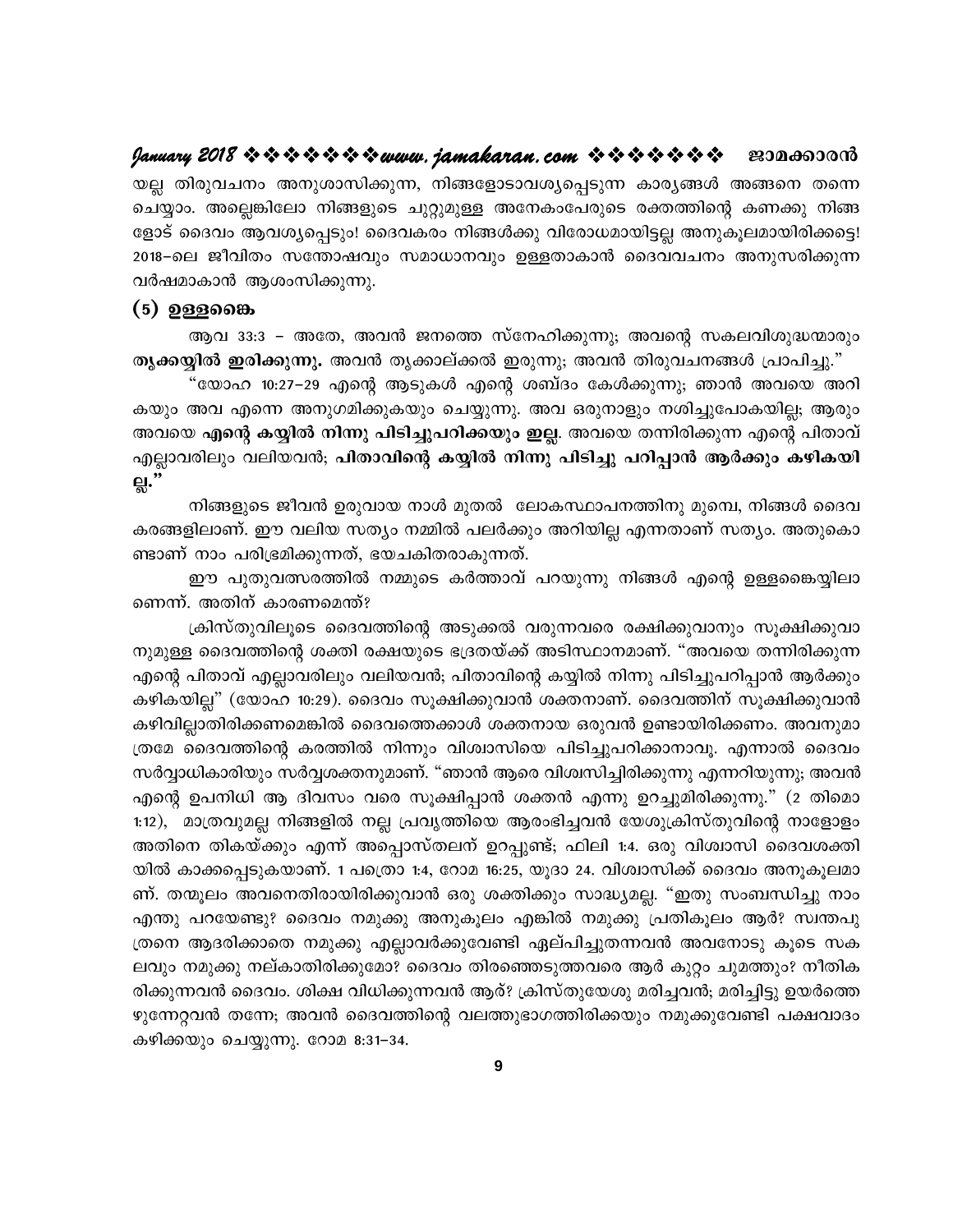അവിടുത്തെ വചനം നിങ്ങളുടെ ഉള്ളിൽ ഇരിക്കുമെങ്കിൽ നിങ്ങൾ ദൈവത്തിന്റെ ഉള്ള ങൈയിലായിരിക്കും. വചനം ഉള്ളിലാകാൻ വചനധ്യാനത്തിന്റെ വർഷമാകട്ടെ ഈ പുതുവർഷം!

### (6) ജ്ഞാപകം നല്കിയ കൈ

യോശുവ 4:19−24 ഒന്നാം മാസം പത്താം തിയതി ജനം യോർദ്ദാനിൽ നിന്നു കയറി യെരീ ഹോവിന്റെ കിഴക്കെ അതിരിലുള്ള ഗില്ഗാലിൽ പാളയം ഇറങ്ങി. യോർദ്ദാനിൽ നിന്ന് എടുത്ത പന്ത്രണ്ടു കല്ല് യോശുവ ഗില്ഗാലിൽ നാട്ടി, യിസ്രായേൽമക്കളോടു പറഞ്ഞത് എന്തെന്നാൽ: ഈ കല്ല് എന്ത് എന്നു വരുങ്കാലത്തു നിങ്ങളുടെ മക്കൾ പിതാക്കന്മാരോടു ചോദിച്ചാൽ: യിസ്രാ യേൽ ഉണങ്ങിയ നിലത്തുകൂടി ഈ യോർദ്ദാനിക്കരെ കടന്നു എന്നു നിങ്ങളുടെ മക്കളോടു പറയ ണം. ഭുമിയിലെ സകല ജാതികളും യഹോവയുടെ കൈ ശക്തിയുള്ളതെന്ന് അറിഞ്ഞു നിങ്ങ ളുടെ ദൈവമായ യഹോവയെ എന്നേക്കും ഭയപ്പെടേണ്ടതിന് ഞങ്ങൾ ഇക്കരെ കടപ്പാൻ തക്ക വണ്ണം നിങ്ങളുടെ ദൈവമായ യഹോവ ഞങ്ങളുടെ മുമ്പിൽ ചെങ്കടൽ വറ്റിച്ചു കളഞ്ഞതുപോലെ നിങ്ങൾ ഇക്കരെ കടപ്പാൻ തക്കവണ്ണം നിങ്ങളുടെ ദൈവമായ യഹോവ നിങ്ങളുടെ മുമ്പിൽ എല്ലാ തടസ്സങ്ങളെല്ലാം മാറ്റിക്കളയും."

പുതുവത്സരത്തിന്റെ ആദ്യമാസത്തിൽ ജനം ഇതാ ഗില്ഗാലിൽ എത്തിയിരിക്കുന്നു. ഗില്ഗാൽ കനാൻ യാത്രയുമായി ഏറെ ബന്ധമുള്ള സ്ഥലമാണ്. നമ്മുടെ സിയോൻ യാത്രയിലും ഗില്ഗാൽ പല പ്രാധാനൃങ്ങളെ വിളിച്ചു പറയുന്നു. തിരുവെഴുത്തുകളിൽ നിന്ന് ഗില്ഗാലിന്റെ 12 പ്രാധാന്യങ്ങളെ കാണാം അവ :

ഗില്ഗാലിന്റെ പ്രാധാന്യം : (1) യിസ്രായേൽ ജനം യോർദ്ദാൻ നദി കടന്നതിന്റെ സ്മരണയ്ക്കായി സ്ഥാപിച്ച ഓർമ്മസ്തംഭങ്ങൾ ഉള്ള സ്ഥലം പുറ 4:20.

(2) കനാൻനാട്ടിൽ പ്രവേശിച്ച യിസ്രായേൽ ജനം ആദ്യമായി പാളയമടിച്ച സ്ഥലം (പുറ 4:19).

(3) മരുഭൂമി യാത്രയ്ക്കിടയിൽ ജനിച്ച യിസ്രായേൽ മക്കളെ പരിച്ഛേദന ചെയ്ത സ്ഥലം (പുറ  $5:2-9$ ).

(4) കനാനിൽവച്ച് ആദ്യമായി പെസഹ ആചരിച്ച സ്ഥലം (പുറ 5:10).

(5) മന്ന നിന്നുപോയ സ്ഥലം (പുറ 5:12).

(6) സൈന്യാധിപന്മാരുടെ കാലത്ത് വിഗ്രഹാരാധന നടന്ന സ്ഥലം (ന്യായാ 5:13–15).

- (7) ന്യായാധിപന്മാരുടെ കാലത്ത് വിഗ്രഹാരാധന നടന്ന സ്ഥലം (ന്യായാ 3:19).
- (8) ശമുവേൽ ന്യായപാലനം നടത്തിവന്ന ഒരു സ്ഥലം 1 ശമു 7:16.

(9) ശൗൽ രാജാവായി അഭിഷേകം ചെയ്യപ്പെട്ട സ്ഥലം (1 ശമു 11:15).

(10) ആഭ്യന്തര യുദ്ധത്തിനുശേഷം ദാവീദിനെ വീണ്ടും രാജാവായി അംഗീകരിച്ച സ്ഥലം (2 ശമു  $19:15$ ).

(11) ഏലിയാവ് സ്വർഗ്ഗത്തിലേക്ക് എടുത്തുകൊള്ളപ്പെടുന്നതിനുമുമ്പ് താമസിച്ചിരുന്ന സ്ഥലം (2 രാജാ 2:1).

(12) പായസക്കലത്തിലെ വിഷം എലീശാ നിർവീര്യമാക്കിയ സ്ഥലം (2 രാജാ 4:38–41).

പുതിയനിയമത്തിലും ദൈവം നമുക്കു നല്ലൊരു ജ്ഞാപകം നല്കിയിരിക്കുന്നു.

## കർത്താവിന്റെ അത്താഴം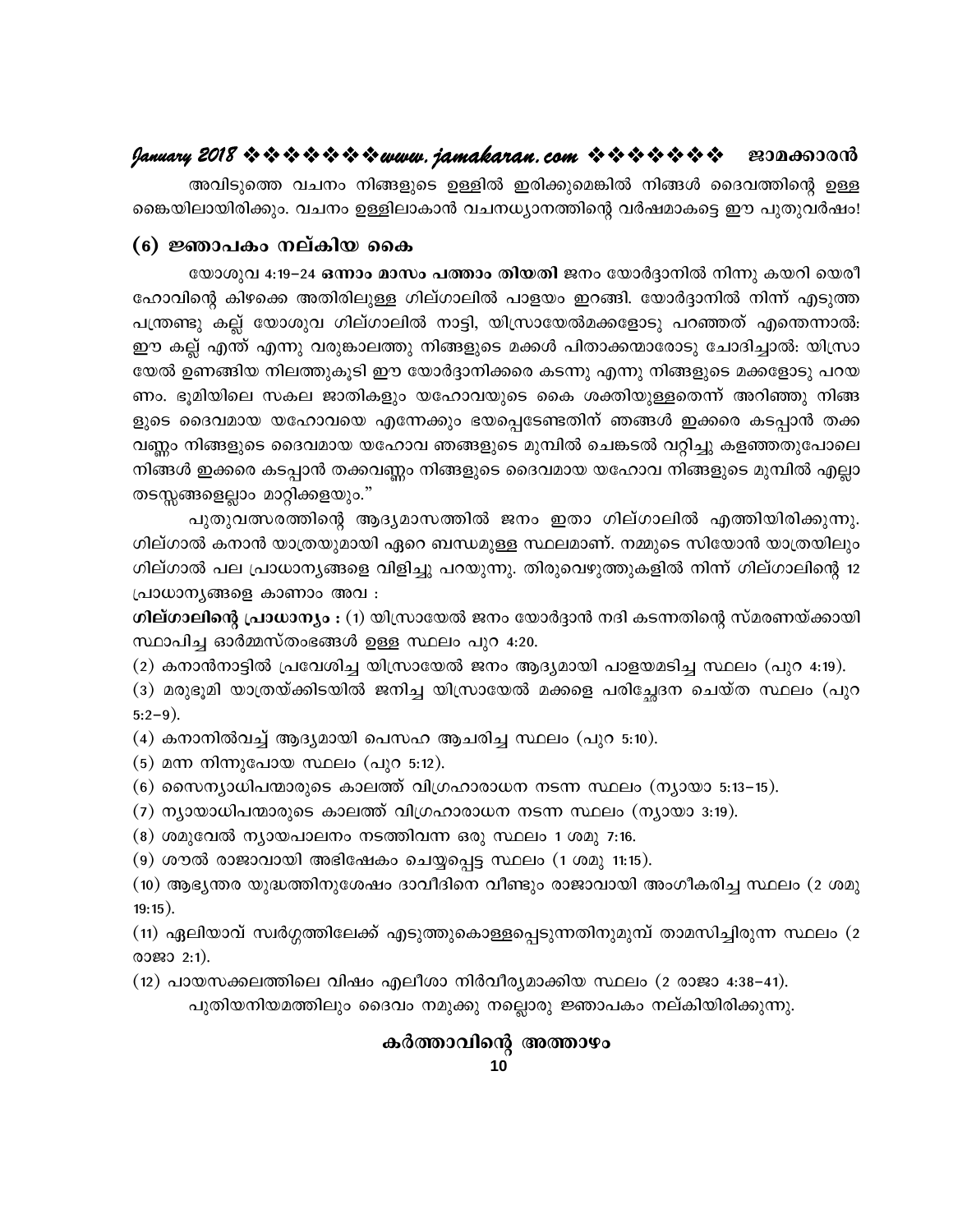എന്റെ ഓർമ്മയ്ക്കായി ഇതു ചെയ്വിൻ (ലൂക്കൊ 22:19) എന്ന കർത്താവിന്റെ കല്പന യുടെ അടിസ്ഥാനത്തിൽ ആരംഭം മുതൽ ഇന്നുവരെയും സഭ അഭംങ്കുരം തുടർന്നു വരുന്ന അനു ഷ്ഠാനമാണ് കർത്താവിന്റെ അത്താഴം. ക്രിസ്തീയ ആരാധനയിലെ ഏറ്റവും പ്രധാനമായ അംശം ഇതത്രേ. തന്റെ പരസ്യശുശ്രൂഷയിൽ ഏറ്റവുമധികം തന്നോടൊപ്പം സഹകരിച്ചിരുന്ന ശിഷ്യന്മാ രുടെ മദ്ധ്യത്തിലാണ് യേശുക്രിസ്തു ഈ അനുഷ്ഠാനം ഏർപ്പെടുത്തിയത്.

പേരുകൾ : ഇതു പല പേരുകളിൽ അറിയപ്പെടുന്നു.

- $(1)$  കർത്താവിന്റെ അത്താഴം  $(1 \text{ a}$ കാരി 11:20),
- $(2)$  അപ്പംനുറുക്കൽ (അപ്പൊ 2: 24–46),
- (3) കൂട്ടായ്മ (1 കൊരി 10:16-14).
- $(4)$  കർത്താവിന്റെ മേശ  $(1 \text{ a}$ കാരി 10:21),

ആദിമസഭയിൽ അപ്പംനുറുക്കൽ എന്ന പേരിലാണ് കർത്തൃമേശ അറിയപ്പെട്ടിരുന്നത്: (അപ്പൊ 2:42). പാനപാത്രത്തെയും അപ്പത്തെയും ക്രിസ്തുവിന്റെ രക്തത്തിന്റെ കൂട്ടായ്മ എന്ന് പൗലൊസപ്പൊസ്തലൻ പ്രസ്താവിക്കുന്നതിൽ നിന്നാണ് കൂട്ടായമ എന്ന് പേർ ലഭിച്ചത്. (1 കൊരി 10:16). രണ്ടാം നൂറ്റാണ്ടിന്റെ ആരംഭത്തിൽ കർത്താവിന്റെ അത്താഴം യൂക്കാറിസ്റ്റ് (സ്തോ ത്രാർപ്പണം) എന്ന പേരിലറിയപ്പെട്ടു. അപ്പവും പാനപാത്രവും അനുഭവിക്കുന്നതിനുമുമ്പ് സ്തോത്രം ചെയ്യുന്നതിൽ നിന്നുമാണ് ഈ പേർ വന്നത്. ഈ ശുശ്രൂഷ കർത്താവ് ഏർപ്പെടുത്തിയെന്നും ആത്മീയാർത്ഥത്തിൽ കർത്താവൊരുക്കുന്ന മേശയിൽ നാം പങ്കാളികളാകുന്നുവെന്നും ഉള്ള ധ്വനി യാണ് 'കർത്തൃമേശയ്ക്കും' 'കർത്താവിന്റെ അത്താഴ' ത്തിനും ഉള്ളത്. സുറിയാനി സഭകൾ കുർബാന എന്ന പേരാണ് നല്കിയിട്ടുള്ളത്. വഴിപാട് എന്നർത്ഥമുളള കൊർബ്ബാൻ എന്ന അരാ മൃപദത്തിൽ നിന്നാണ് 'കുർബ്ബാന' യുടെ ഉല്പത്തി. റോമൻ കത്തോലിക്കാസഭ ഇതിനെ 'മാസ്സ്' എന്നു വിളിക്കുന്നു. പിരിച്ചുവിടുക എന്നർത്ഥമുള്ള 'മിത്തറെ' എന്ന ലത്തീൻധാതുവിൽ നിന്നാണ് മാസ്സ് എന്ന പദത്തിന്റെ ഉത്ഭവം.

**കർത്തൃമേശയുടെ സ്ഥാപനം :** കർത്താവായ യേശുവിനെ കാണിച്ചുകൊടുത്ത രാത്രിയിൽ കർത്താവു തന്നെ സ്ഥാപിച്ചതാണ് കർത്തൃമേശ. (1കൊരി 11:23). ആ രാത്രിയിലായിരുന്നു പെസഹ അവസാനമായി ആചരിച്ചതും കർത്താവിന്റെ അത്താഴം ആരംഭിച്ചതും. പെസഹ പിന്നിലോട്ട് പുറ:12 ലെ രാത്രിയെയും മുന്നിലോട്ട് ക്രിസ്തുവിന്റെ ക്രൂശിനെയും ചൂണ്ടിക്കാണിക്കുന്നു. "നമ്മുടെ പെസഹക്കുഞ്ഞാടു് അറുക്കപ്പെട്ടിരിക്കുന്നു; ക്രിസ്തു തന്നെ." (1 കൊരി 5:7). തന്മൂലം ക്രിസ്തു വിന്റെ ക്രൂശീകരണത്തിനുശേഷം പെസഹാചരണത്തിന്റെ ആവശ്യമില്ല. കർത്താവിന്റെ അത്താഴം പിന്നിലോട്ട് ക്രൂശിനെയും മുന്നിലോട്ട് ക്രിസ്തുവിന്റെ പുനരാഗമനത്തെയും ദർശിക്കുന്നു. കർത്താ വിന്റെ അത്താഴം ഏർപ്പെടുത്തിയതിനെക്കുറിച്ചുള്ള ചരിത്രവിവരണം സമവീക്ഷണസുവിശേഷ ങ്ങളിലും കൊരിന്തൃർക്കെഴുതിയ ഒന്നാം ലേഖനത്തിലുമുണ്ട്. (മത്തായി 26:26–29, മർക്കൊ 11:22–25, ലൂക്കൊ 26:19–20). 'ഞാൻ കർത്താവിങ്കൽ നിന്നു പ്രാപിക്കയും നിങ്ങൾക്ക് ഏല്പിക്കുകയും ചെയ്തത് എന്തെന്നാൽ: കർത്താവായ യേശുവിനെ കാണിച്ചുകൊടുത്ത രാത്രിയിൽ അവൻ അപ്പം എടുത്തു സ്തോത്രം ചൊല്ലിനുറുക്കി: ഇതു നിങ്ങൾക്കുവേണ്ടിയുള്ള എന്റെ ശരീരം; എന്റെ ഓർമ്മ യ്ക്കായി ഇതു ചെയ്വിൻ എന്നു പറഞ്ഞു. അവ്വണ്ണം തന്നേ അത്താഴം കഴിഞ്ഞശേഷം അവൻ പാനപാത്രവും എടുത്തു; ഈ പാനപാത്രം എന്റെ രക്തത്തിതെ പുതിയനിയമം ആകുന്നു; ഇതു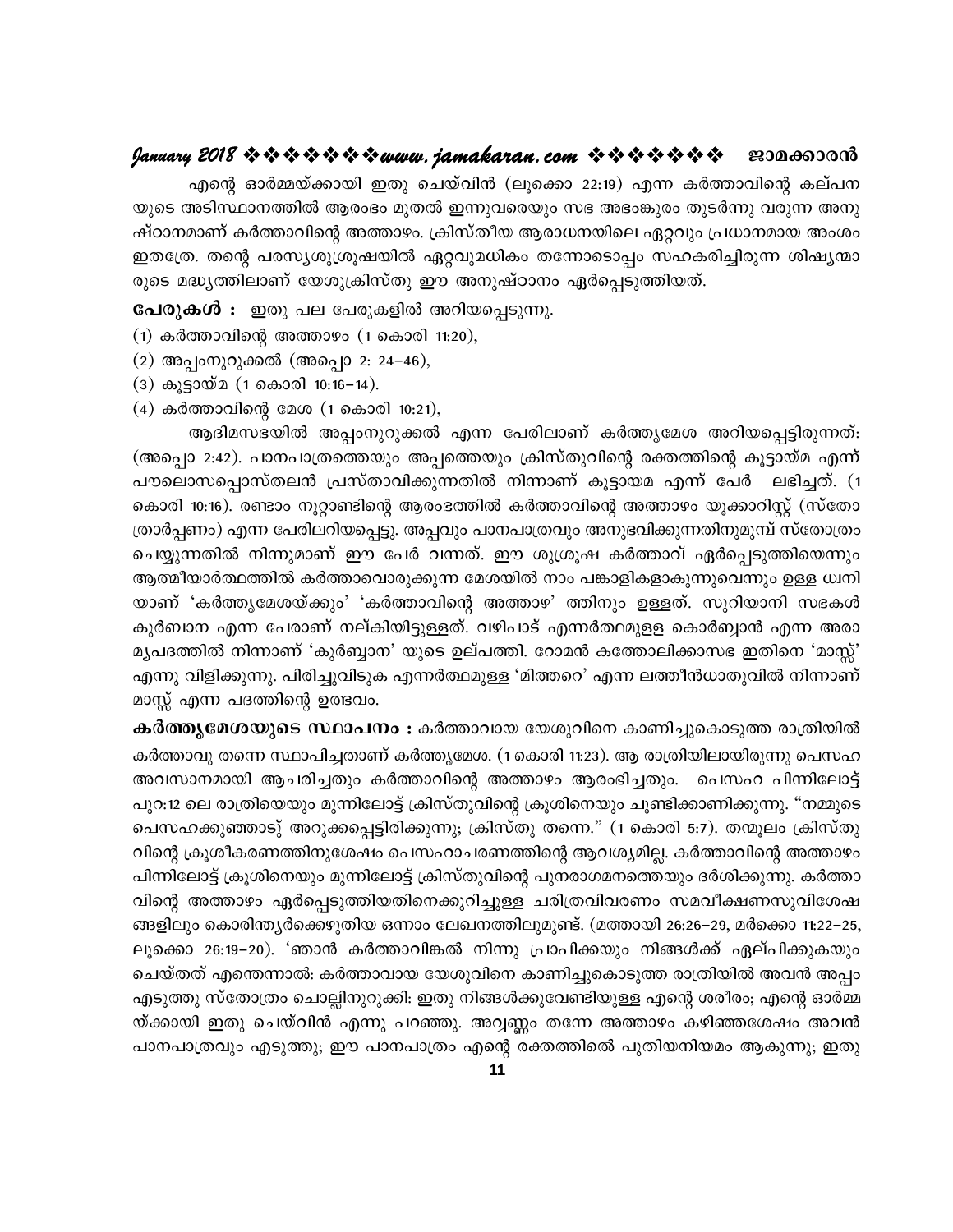കുടിക്കുമ്പോഴൊക്കെയും എന്റെ ഓർമ്മയ്ക്കായി ചെയ്വിൻ എന്നുപറഞ്ഞു. അങ്ങനെ നിങ്ങൾ ഈ അപ്പം തിന്നുകയും പാനപാത്രം കുടിക്കയും ചെയ്യുമ്പോഴൊക്കെയും കർത്താവ് വരുവോളം അവന്റെ മരണത്തെ പ്രസ്താവിക്കുന്നു" (1 കൊരി 11:23–26). എന്റെ ഓർമ്മയ്ക്കായി ഇതു ചെയ്വിൻ എന്ന നിർദ്ദേശം ലൂക്കൊസും, പൗലൊസും (രണ്ടുപ്രാവശ്യം) രേഖപ്പെടുത്തുന്നു. ക്രിസ്തുവിന്റെ ദൃശൃസാന്നിദ്ധ്യം ഇല്ലാതിരിക്കുന്നകാലം മുഴുവൻ തന്റെ ജനം പുതിയ ഉടമ്പടിയുടെ യാഗത്തെ ചുണ്ടിക്കാണിക്കുന്ന കർത്തൃമേശയിലൂടെ തന്നെ ഓർക്കണമെന്ന് കർത്താവ് ആഗ്രഹിക്കുന്നു.

കർത്താവിന്റെ നിർദ്ദേശമനുസരിച്ച് കർത്തൃമേശയുടെ ആചരണത്തിലൂടെ സഭ ക്രിസ്തു വിനെ ഓർമ്മിച്ചുവരികയാണ്. പെന്തക്കൊസ്തിനുശേഷം ഉടൻതന്നെ സഭ അപ്പം നുറുക്കാനും കൂട്ടായ്മ ആചരിക്കുവാനും തുടങ്ങി: (അപ്പൊ 2:42–46). ഒരു നിശ്ചിതദിവസമാണ് കർത്താവിന്റെ അത്താഴം അനുഷ്ഠിച്ചുവന്നത്. 'ആഴ്ചവട്ടത്തിന്റെ ഒന്നാം ദിവസത്തിൽ ഞങ്ങൾ അപ്പം നുറുക്കു വാൻ കൂടി വന്നപ്പോൾ' (അപ്പൊ 20:7).

**കർത്തൃമേശയുടെ അർത്ഥം :** "ഞാൻ കർത്താവിങ്കൽ നിന്നു പ്രാപിക്കയും നിങ്ങൾക്ക് ഏല്പിക്കയും ചെയ്തതു എന്തെന്നാൽ: കർത്താവായ യേശുവിനെ കാണിച്ചുകൊടുത്ത രാത്രി യിൽ അവൻ അപ്പം എടുത്തു സ്തോത്രം ചൊല്ലി നുറുക്കി; ഇതു നിങ്ങൾക്കുവേണ്ടിയുളള എന്റെ ശരീരം; എന്റെ ഓർമ്മയ്ക്കായി ഇതു ചെയ്വിൻ എന്നു പറഞ്ഞു. അവ്വണ്ണം തന്നെ അത്താഴം കഴിഞ്ഞശേഷം അവൻ പാനപാത്രവും എടുത്തു; ഈ പാനപാത്രം എന്റെ രക്തത്തിൽ പുതിയ നിയമം ആകുന്നു; ഇതു കുടിക്കുമ്പൊഴൊക്കെയും **എന്റെ ഓർമ്മയ്ക്കായി ചെയ്വിൻ** എന്നു പറഞ്ഞു. അങ്ങനെ നിങ്ങൾ ഈ അപ്പം തിന്നുകയും പാനപാത്രം കുടിക്കയും ചെയ്യുമ്പോഴൊ ക്കെയും കർത്താവ് വരുവോളം അവന്റെ മരണത്തെ പ്രസ്താവിക്കുന്നു:" (1 കൊരി 11:23–26).

കർത്താവിന്റെ അത്താഴം കർത്താവിന്റെ സ്മാരകമാണ് : എന്റെ ഓർമ്മയ്ക്കായി ചെയ്വിൻ (1 കൊരി 11:14) എന്നാണ് ക്രിസ്തു കല്പിച്ചത്. ഇത് ക്രിസ്തുവിന്റെ വെറും മരണ ത്തെയല്ല ഓർമ്മിപ്പിക്കുന്നത്. പ്രസ്തുത, ജീവിക്കുന്ന ക്രിസ്തുവിനെയാണ്. ക്രിസ്തുവിന്റെ പുന രുത്ഥാനദിവസമാണ് അതനുഷ്ഠിക്കുന്നത്. എന്നും ജീവിക്കുന്നവനും (യോഹ 14:19) സ്വന്തജന ത്തോടുകുടെ എന്നും ഉള്ളവനും (മത്തായി 28:20) ആയ ക്രിസ്തുവിനെയാണ് നാം ഓർമ്മിക്കു ന്നത്.

പുതിയനിയമത്തിന്റെ അടയാളമാണ് : പുതിയനിയമത്തിന്റെ അടയാളമാണ് പാനപാത്രം. പുതിയനിയമത്തിന്റെ അടയാളമായി ക്രിസ്തു ചൊരിഞ്ഞ രക്തത്തെ കാണിക്കുകയാണ് പാന പാത്രം. "ഈ പാനപാത്രം നിങ്ങൾക്കുവേണ്ടി ചൊരിയുന്ന എന്റെ രക്തത്തിലെ പുതിയനിയമം ആകുന്നു" (ലൂക്കൊ 22:20). പുതിയനിയമം വിശ്വാസിക്ക് പാപക്ഷമ നല്കുന്നു: (എബ്രാ 10:16–18). ഇത് മോശീയനിയമത്തെക്കാൾ വിശേഷമേറിയതും കൃപ നിറഞ്ഞതുമായ നിയമമാണ്. (2 കൊരി 3:6-18, എബ്രാ 7:22, 12:24).

ക്രിസ്തുവിന്റെ മരണത്തെ പ്രസ്താവിക്കുന്നു: അങ്ങനെ നിങ്ങൾ ഈ അപ്പം തിന്നു കയും പാനപാത്രം കുടിക്കയും ചെയ്യുമ്പൊഴൊക്കെയും കർത്താവു വരുവോളം അവന്റെ മര ണത്തെ പ്രസ്താവിക്കുന്നു (1 കൊരി 11:26) എന്നു പൗലൊസ് എഴുതുന്നു. ക്രിസ്തുവിനെ ഓർക്കു വാനായി വിശ്വാസികൾ കൂടിവരുമ്പോഴൊക്കെയും ക്രിസ്തുവിന്റെ മരണത്തെ ലോകത്തിന്റെ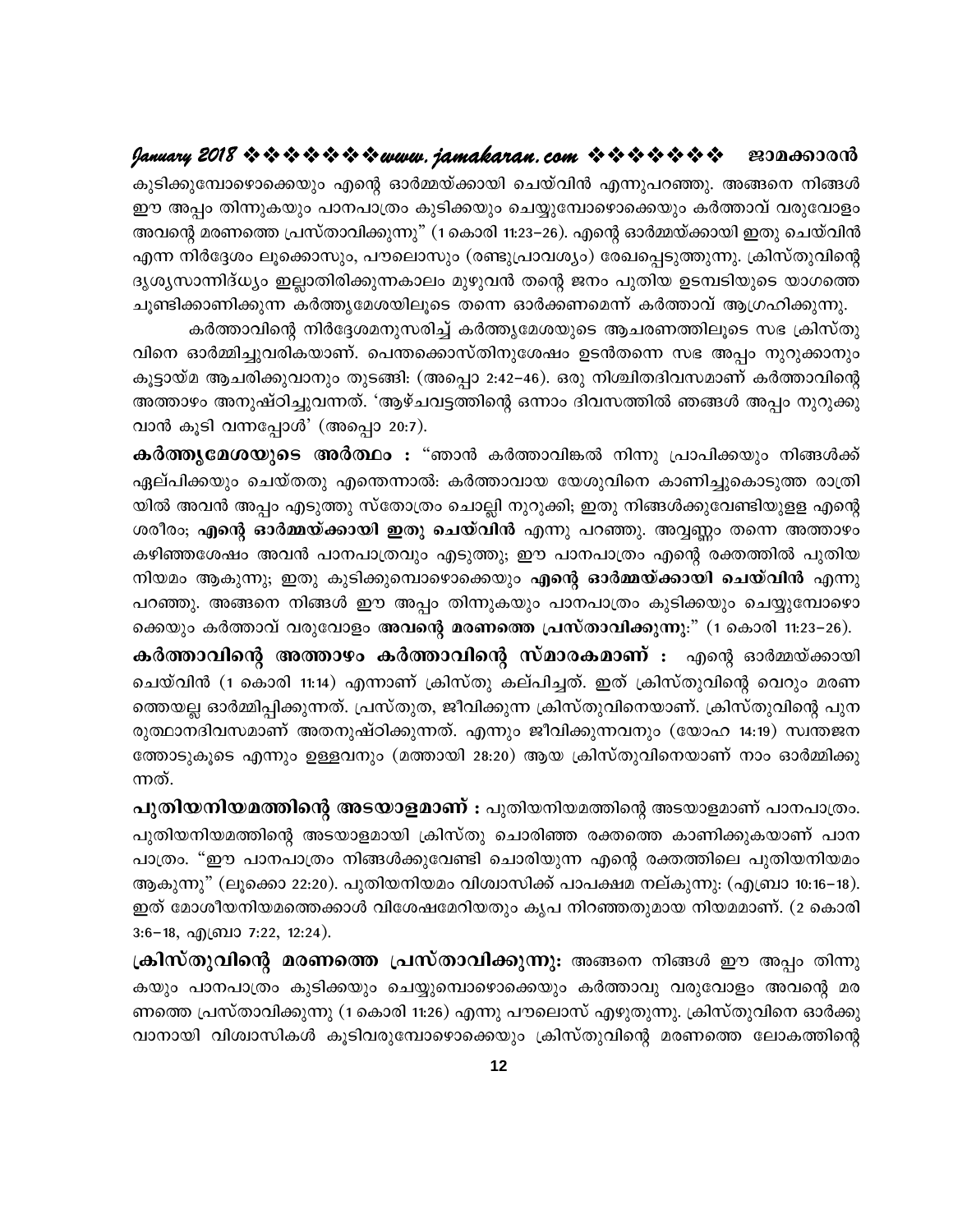മുമ്പിൽ പ്രസ്താവിക്കുകയാണ്. ക്രിസ്തുവിന്റെ ശരീരത്തെയും രക്തത്തെയും ഓർമ്മിപ്പിക്കുന്ന അപ്പവും വീഞ്ഞും യാഗത്തെ ചൂണ്ടിക്കാണിക്കുന്നു. പ്രാചീന എബ്രായയാഗവൃവസ്ഥയനുസ രിച്ച് യാഗമൃഗത്തിന്റെ രണ്ടംഗങ്ങളായ ഉടലും രക്തവും കൊല്ലുന്ന സമയത്ത് വേർതിരിക്കപ്പെടു ന്നു. "പാപപരിഹാരത്തിനായി രക്തം വിശുദ്ധമന്ദിരത്തിലേയ്ക്ക് കൊണ്ടുപോകുന്നു. മൃഗങ്ങളുടെ ഉടൽ പാളയത്തിനു പുറത്തുവച്ചു ചുട്ടുകളയുന്നു." (എബ്രാ 13:11). ക്രിസ്തുവിന്റെ മരണം പുതിയ ഉടമ്പടിക്കടിസ്ഥാനമായ യാഗമാണ്. (മർക്കൊസ് 14:24).

ക്രിസ്തുവിനോടുള്ള കൂട്ടായ്മയാണ് : അന്തൃഅത്താഴം പങ്കിട്ടനുഭവിക്കുന്നതിനു ശിഷ്യ ന്മാരെ ക്ഷണിച്ച ക്രിസ്തു ഓരോ കൂട്ടായ്മയിലെയും അദൃശൃനായ ആതിഥേയനാണ്. വീണ്ടെടു ക്കപ്പെട്ടവർ ക്രിസ്തുവിനു ചുറ്റും കൂട്ടായ്മയ്ക്കായി കൂടിവരുന്നു. സഭ കർത്താവിന്റെ മേശയ്ക്കു ചുറ്റും കൂടുകയും (1 കൊരി 10:21) കർത്താവിന്റെ അത്താഴം (1 കൊരി 10:20) കഴിക്കുകയും ചെയ്യുന്നു. ഈ അത്താഴം നാം അനുഭവിക്കുമ്പോൾ നാം ക്രിസ്തുവിലും ക്രിസ്തു നമ്മിലും വസിക്കുന്ന അനുഭവം സജീവവും ചൈതന്യപൂർണ്ണവും ആയിത്തീരുന്നു. ക്രിസ്തുതന്നെ ഇത് വൃക്തമാക്കിയിട്ടുണ്ട്. (യോഹ 6:53–58).

**അന്യോനൃമുള്ള കൂട്ടായ്മയാണ് :** ക്രിസ്തുവിന്റെ ഏകശരീരത്തിലെ പങ്കാളിത്തം കർത്താ വിന്റെ അത്താഴത്തിൽ പങ്കെടുക്കുന്ന എല്ലാവരും അനുഭവിക്കുന്നു. ക്രിസ്തുവിനോടുളള കൂട്ടായ്മ മറ്റുവിശ്വാസികളോടുള്ള കൂട്ടായ്മയെ വൃഞ്ജിപ്പിക്കുന്നു. "അപ്പം ഒന്ന് ആകകൊണ്ട് പലരായ നാം ഒരു ശരീരം ആകുന്നു; നാം എല്ലാവരും ആ ഒരേ അപ്പത്തിൽ അംശികൾ ആകുന്നുവല്ലോ" (1 കൊരി 10:17). സാമൂഹികവും സാമ്പത്തികവും ആയ എല്ലാ വിവേചനങ്ങളും മറന്ന് സഹവി ശ്വാസികൾ ക്രിസ്തുവിൽ തുലൃപങ്കാളികളായി സ്വീകരിക്കപ്പെട്ടില്ലെങ്കിൽ കർത്താവിനോടുള്ള കൂട്ടായ്മയുടെ യഥാർത്ഥമായ അനുഭവം ഉണ്ടാകുകയേ ഇല്ല. അന്യോന്യമുളള കൂട്ടായ്മയ്ക്ക് ആദിമസഭ വലിയ വില കല്പിച്ചിരുന്നു. സിദാഖിയിൽ ഇതിനെക്കുറിച്ചുള്ള വൃക്തമായ നിർദ്ദേശ മുണ്ട്. "സഹോദരനുമായി എന്തെങ്കിലും ശണ്ഠയുള്ള ഒരുവൻ അവനുമായി നിരന്നശേഷം മാത്ര മല്ലാതെ പങ്കെടുക്കുവാൻ വരാതിരിക്കട്ടെ." യേശുക്രിസ്തുവിന്റെ ഉപദേശം തന്നെയാണ് ഈ നിർദ്ദേശത്തിനു പിന്നിൽ. (മത്തായി 5:23–24). കർത്തൃമേശയോടടുത്തുവരുമ്പോൾ അതിൽ യെഹൂ ദനും യവനനും എന്നില്ല; ദാസനും സ്വതന്ത്രനും എന്നില്ല. ആണും പെണ്ണും എന്നുമില്ല; നിങ്ങൾ എല്ലാവരും ക്രിസ്തുയേശുവിൽ ഒന്നത്രേ (ഗലാ 3:28) എന്ന പൗലൊസിന്റെ വാക്കുകൾ ഓർത്തി രിക്കേണ്ടതാണ്.

ഇത് ക്രിസ്തുവിന്റെ പുനരാഗമനത്തിന്റെ പ്രവചനമാണ് : ക്രിസ്തു വരുവോളം ആച രിക്കേണ്ട ഒന്നാണ് കർത്താവിന്റെ അത്താഴം. (1 കൊരി 11:26). ക്രിസ്തുവിന്റെ മരണത്തെ പിന്നി ലോട്ടു നോക്കുന്നതോടൊപ്പം സ്വന്തജനത്തിനു വേണ്ടി ക്രിസ്തു മടങ്ങിവരുന്നതിനെയും കർത്തൃ മേശ പ്രഖ്യാപിക്കുന്നു.

കർത്തൃമേശയിലെ പങ്കാളികൾ : കർത്താവിന്റെ അത്താഴത്തിൽ പങ്കെടുക്കേണ്ടത് ആരാ ണെന്ന വൃക്തമായ സൂചന തിരുവെഴുത്തുകളിലുണ്ട്. ആദിമസഭയുടെ ചരിത്രം പരിശോധിച്ചാൽ കർത്താവിന്റെ അത്താഴത്തിൽ പങ്കെടുത്തവർ സ്നാനം ഏറ്റവരായിരുന്നു എന്നു കാണാം. ഇത്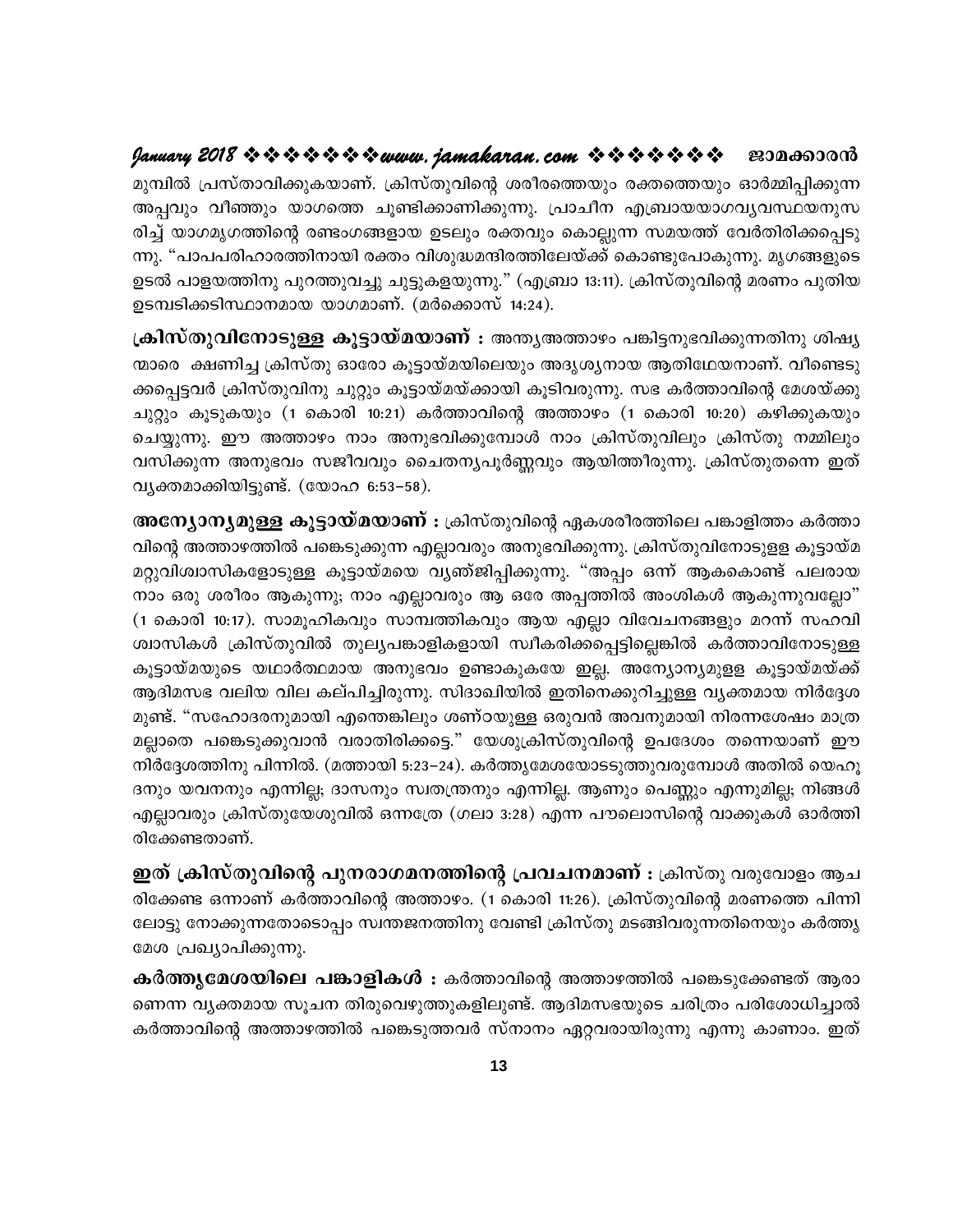കർത്താവിന്റെ മേശയാണ്; അല്ലാതെ സഭയുടെ മേശയല്ല. കർത്താവിന്റെ മേശയിങ്കലേക്കു വരു മ്പോൾ തന്നെത്താൻ ശോധന ചെയ്യുവാനാണ് വിശ്വാസികളോട് ദൈവാത്മാവ് ആവശ്യപ്പൈടു ന്നത്. (1 കൊരി 11:28). സഭയോടു വിശ്വാസികളെ ശോധന ചെയ്വാൻ ആവശ്യപ്പെടുന്നില്ലെന്നും ഓർക്കേണ്ടതാണ്.

വിശ്വാസികളാണ് പങ്കാളികൾ. വീണ്ടും ജനനം പ്രാപിച്ചവരും, ക്രിസ്തുവിനെ അനുസ രിച്ചു ജീവിക്കുന്നവരുമാണ് കർത്താവിന്റെ അത്താഴത്തിൽ പങ്കെടുക്കേണ്ടത്. ഈ അനുഷ്ഠാനം കർത്താവ് ഏല്പിച്ചത് ശിഷ്യന്മാരെയാണ്. (മത്താ 26:27). ക്രിസ്തുവിന്റെ ശരീരമായ സഭയിലെ വിശ്വാസികൾക്കു മാത്രമേ, തന്മൂലം കർത്തൃമേശയിൽ പങ്കെടുക്കുവാൻ പാടുള്ളൂ. ദൈവവചനം സന്തോഷത്തോടെ കൈക്കൊണ്ടവരാണ് കർത്താവിന്റെ അത്താഴത്തിൽ പങ്കെടുത്തത്. (അപ്പൊ 2:41–42). കർത്താവിന്റെ ശരീരത്തോടും രക്തത്തോടും ഉള്ള കൂട്ടായ്മയാകയാൽ ക്രിസ്തുവിനോ ടും, ക്രിസ്തുവിന്റെ രക്ഷയോടും ബന്ധമുള്ളവർക്കു മാത്രമാണ് കർത്താവിന്റെ മേശ ഒരുക്കിയി രിക്കുന്നു എന്നത് വ്യക്തമാണ്.

സ്ഥയംശോധന ചെയ്യുന്ന വിശ്വാസികൾ : കർത്തൃമേശയിൽ പങ്കെടുക്കുന്നവർ വിശ്വാ സികളായിരുന്നവർ മാത്രം പോരാ, അവർ തന്നെത്താൻ ശോധന ചെയ്യുകയും വേണം. ക്രിസ്തു വിനോടും, സഹവിശ്വാസികളോടും യോഗ്യമായ രീതിയിൽ ബന്ധം പുലർത്തുന്നവരായിരിക്ക ണം അവർ. അയോഗ്യമായി പങ്കെടുക്കന്നവർ ദൈവികശിക്ഷയ്ക്കും, രോഗത്തിനും, ശാരീരിക മരണത്തിനും വിധേയരാവും. (1 കൊരി 11:30). യോഗ്യമായി പങ്കെടുക്കുക എന്നത് അനുതപി ക്കുന്ന പാപിയെ ഒഴിവാക്കുന്നില്ല. പൂർണ്ണത പ്രാപിച്ച വിശ്വാസികൾക്കേ പങ്കെടുക്കാവൂ എന്നു വരികിൽ ആർക്കും കർത്താവിന്റെ മേശയ്ക്കരികിൽ വരാൻ കഴികയില്ല. എന്നാൽ ദൈവത്തെയും സഹവിശ്വാസികളെയും സ്നേഹിക്കുന്നവർ തന്റെ ബലഹീനതയും പാപവും ദൈവത്തോടേറ്റു പറയുകയും സഹോദരനോടു നിരക്കുകയും ചെയ്യുകയും കർത്തൃമേശയിൽ പങ്കാളികളാകുകയും ചെയ്യും. പാപത്തിൽ വീഴുന്നവരെയും (1 കൊരി 5:11–13, 2 തെസ്സ 3:6, 11–15), ദുരുപദേശം പഠിപ്പി ക്കുന്നവരെയും (തീത്തൊ 3:10, 2 യോഹ 10) <mark>സഭയിൽ ഭിന്നിപ്പുണ്ടാക്കുന്നവരെയും</mark> (തീത്തൊ 3:10) മാറ്റിനിറുത്തുവാൻ കല്പനയുണ്ട്.

കൂടിവന്ന വിശ്വാസികൾ: കർത്താവിന്റെ അത്താഴം ക്രിസ്തുവിന്റെ ശരീരത്തിൽ വിശ്വാ സികളുടെ കൂട്ടായ്മയെ കുറിക്കുന്നു. അപ്പം നുറുക്കുവാൻ കൂടിവന്നപ്പോൾ എന്ന് അപ്പോ 20:7–ൽ കാണാം. 1 കൊരി കർത്തൃമേശയെക്കുറിച്ചുള്ള ഉപദേശം നല്കുന്നത് സഭയ്ക്കാണ്. സഭ ആരാ ധനയ്ക്കു കൂടിവന്നപ്പോൾ മാത്രമേ ഈ അത്താഴം അനുഷ്ഠിച്ചിരുന്നുള്ളൂ. രണ്ടോ മൂന്നോ വിശ്വാ സികൾ കൂടിവരുമ്പോഴും കർത്തൃമേശ ആചരിക്കാവുന്നതേയുള്ളൂ. അവരുടെ മദ്ധ്യേയും ക്രിസ്തു വിന്റെ സാന്നിദ്ധ്യം വാഗ്ദത്തം ചെയ്യപ്പെട്ടിരിക്കയാണ്.

ഈ പുതുവർഷവും കർത്താവിന്റെ വരവ് വരെയുള്ള നാളുകളും കർത്തൃമേശയുടെ വർഷമാകട്ടെ. കർത്താവിനെ സതൃത്തിലും ആത്മാവിലും ആരാധിക്കാൻ അപ്പൊസ്തലിക മാതൃ കയിൽ കർത്തൃമേശയിലൂടെ ആരാധിക്കാൻ തീരുമാനിക്കുക. അങ്ങനെ **ഈ വർഷം മുഴുവനും** നിങ്ങളുടെ തലമുറകളും കർത്താവിന്റെ നല്ല **ജ്ഞാപകം ഓർക്കുന്നവരും** വഹിക്കുന്നവരുമാ കട്ടെ!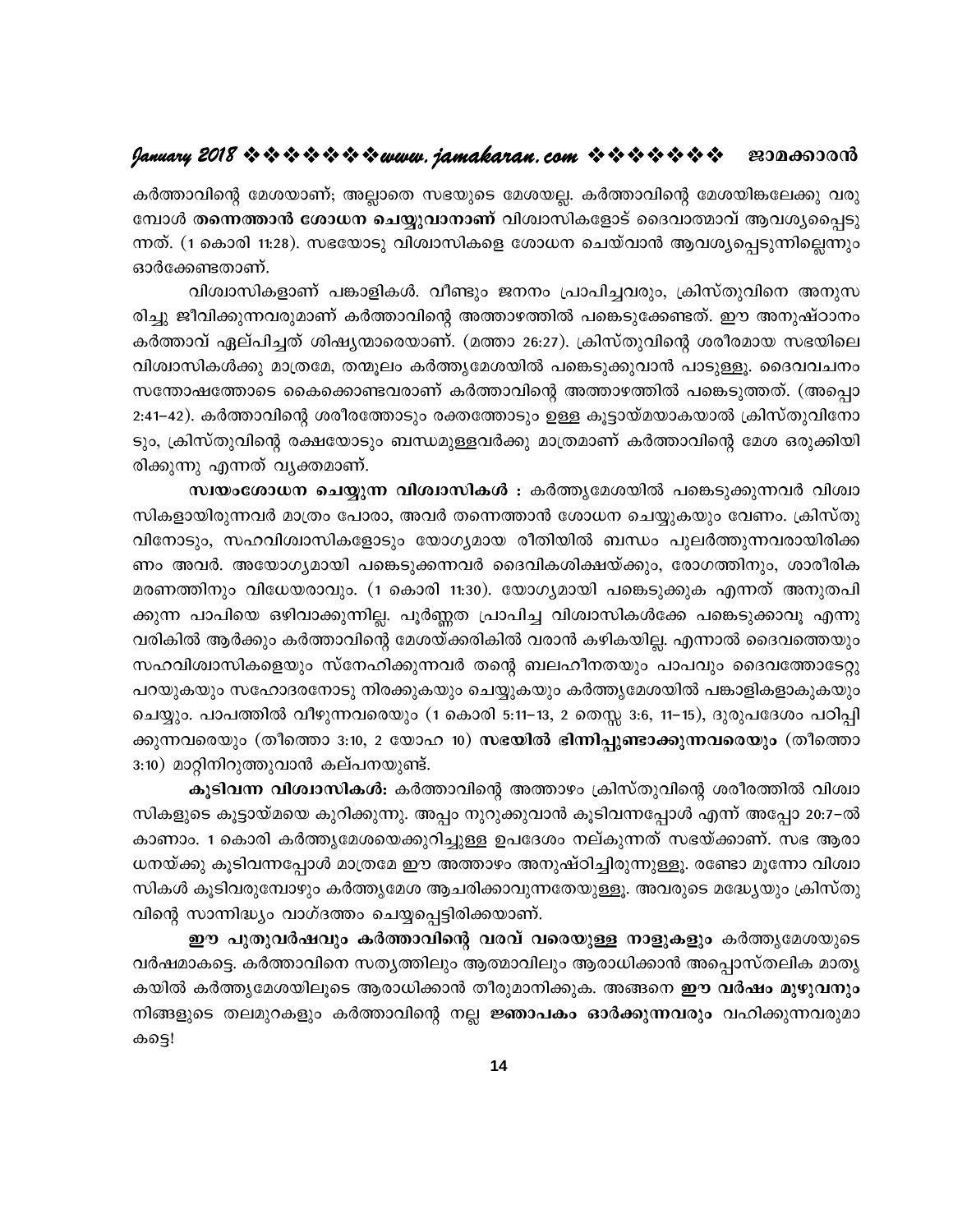# $9$ anuary 2018 \* \* \* \* \* \* \* \* www.jamakaran.com \* \* \* \* \* \* \* \* 230000000

#### ഐകൃത നല്കുന്ന കൈ

(2 ദിന 30:8–15) "ആകയാൽ, നിങ്ങളുടെ പിതാക്കന്മാരെപ്പോലെ നിങ്ങൾ ദുശ്ശാഠ്യം.....യ ഹോവയുടെ ആലയത്തിൽ ഹോമയാഗങ്ങളെ കൊണ്ടുവന്നു."

ഇന്നു കാണുന്ന ധാർമിക മൂല്യച്യുതിയിൽ മേപതു കൊള്ളുന്ന ധാരാളം പേർ ഉണ്ട്. ആത്മീയ, മത, രാഷ്ട്രീയ, സാമൂഹ്യ മണ്ഡലങ്ങളിലെ ധാർമ്മികത്തകർച്ചയിൽ ഹൃദയത്തിൽ വേദനയുള്ളവരുടെ എണ്ണവും കൂടുതലാണ്. ഈ സ്ഥിതി മാറാൻ എന്തുചെയ്യണമെന്ന് അനേകർ ആലോചിച്ചുകൊണ്ടിരിക്കുന്നു. യെഹസ്കിയാവ് രാജാവിന്റെ കാലത്ത് വചനം ശ്രദ്ധിക്കുവാനും, ചിന്തിക്കുവാനും ആഹ്വാനം ചെയ്തു. അത് യിസ്രായേലിന്റെ എല്ലായിടവും പ്രസിദ്ധമാക്കി. അനേ കർ പരിഹസിച്ചു. മറ്റു ചിലർ തങ്ങളെത്തന്നെ ദൈവസന്നിധിയിൽ താഴ്ത്തി. തങ്ങളെത്തന്നെ താഴ്ത്തിയവരിൽ ശുദ്ധീകരണത്തിന്റെയും ഐകൃതയുടെയും ആത്മാവിനെ ദൈവം അയച്ചു. ദൈവാത്മാവിനാൽ നിറയപ്പെട്ടവർ പെസഹാ ആചരിച്ച് കർത്താവിനെ ആരാധിച്ചു.

- ഇവിടെ ഒരാഹ്വാനം ഒരു തിരിച്ചുവരവ് ഒരു ഐകൃത
	- ഒരു ശുദ്ധീകരണം

പിന്നെ ഉണർവ്വ് (പൂർവ്വീകരണം) എന്നീ ഘട്ടങ്ങളെ കാണാം.

ഇന്നും ദൈവവചനം കേട്ട്, ശ്രദ്ധിച്ച്, ചിന്തിച്ച് അതിനനുസരിച്ച് പ്രവർത്തിക്കാൻ തീരുമാ നിച്ചാൽ ദൈവം ഐക്യതയുടെയും ശുദ്ധീകരണത്തിന്റെയും ആത്മാവിനെ അയക്കും. അവിടെ പൂർവ്വീകരണത്തിന് തുടക്കമാവുന്നു.

നിങ്ങളിൽ, നിങ്ങളുടെ ഭവനത്തിൽ, നിങ്ങളുടെ ഇടവകയിൽ/സഭയിൽ ഒരു മാറ്റം വേണം എന്ന് ആഗ്രഹിക്കുന്നുണ്ടോ? വരു വചനത്തിന്റെ വിശാലമായ മേച്ചിൽപ്പുറത്തേക്ക്! **ഈ പുതു** വർഷം വചനം ശ്രവിക്കുന്ന നന്മയുടെ വർഷമാകട്ടെ!!

നന്മ നല്കുന്ന കൈ

"ഇയ്യോബ് 2:9−10, 10:8−12 അവന്റെ ഭാര്യ അവനോട്.............ഇതിൽ ഒന്നിലും ഇയ്യോബ് അധ രങ്ങളാൽ പാപം ചെയ്തില്ല."

"നിന്റെ കൈ എന്നെ ഉരുവാക്കി……..നിന്റെ കടാക്ഷം എന്റെ ശ്വാസത്തെ പരിപാലിക്കു  $m<sub>1</sub>$ ."

നമ്മുടെ ജീവതത്തിൽ ദൈവം അനുവദിക്കുന്നതെന്തും കഷ്ടത, സങ്കടം (ബുദ്ധിമുട്ട്), ഉപദ്രവം (പീഢനം), പട്ടിണി (ക്ഷാമം), നഗ്നത, ആപത്ത് (വിപത്ത്), വാൾ മരണം തുടങ്ങി എന്തും നന്മയ്ക്കായി ഭവിക്കുന്നതാണ്. ഇവ നമ്മംടെ ജീവിതത്തിന്റെ പടിവാതില്ക്കൽ എത്തുമ്പോൾ ജീവിതമാകെ കലങ്ങിമറിയും. ഈ വക കഷ്ടങ്ങൾ എന്തിന് വന്നു എന്നുപോലും മനസ്സിലാകി ല്ല. പക്ഷേ, നമ്മെ സ്നേഹിച്ച് നമുക്കുവേണ്ടി ജീവനെത്തന്ന്, ഇന്നും ജീവിക്കുന്ന, വേഗം വന്ന് നമ്മെ ചേർക്കാനിരിക്കുന്ന കർത്താവിനാൽ എല്ലാം നന്മയ്ക്കായി പരിണമിക്കുന്നു; ജയം പ്രാപി ക്കുന്നു. ഈ അറിവിന് കാരണം ദൈവത്തെക്കുറിച്ചുള്ള ജ്ഞാനമാണ്. ഇന്നത്തെ വേദപുസ്തക പരിഭാഷകളും, വ്യാഖ്യാനഗ്രന്ഥങ്ങളും, ദൈവദാസന്മാരും, ആനുകാലികങ്ങളും, മാധ്യമ ഇടപെ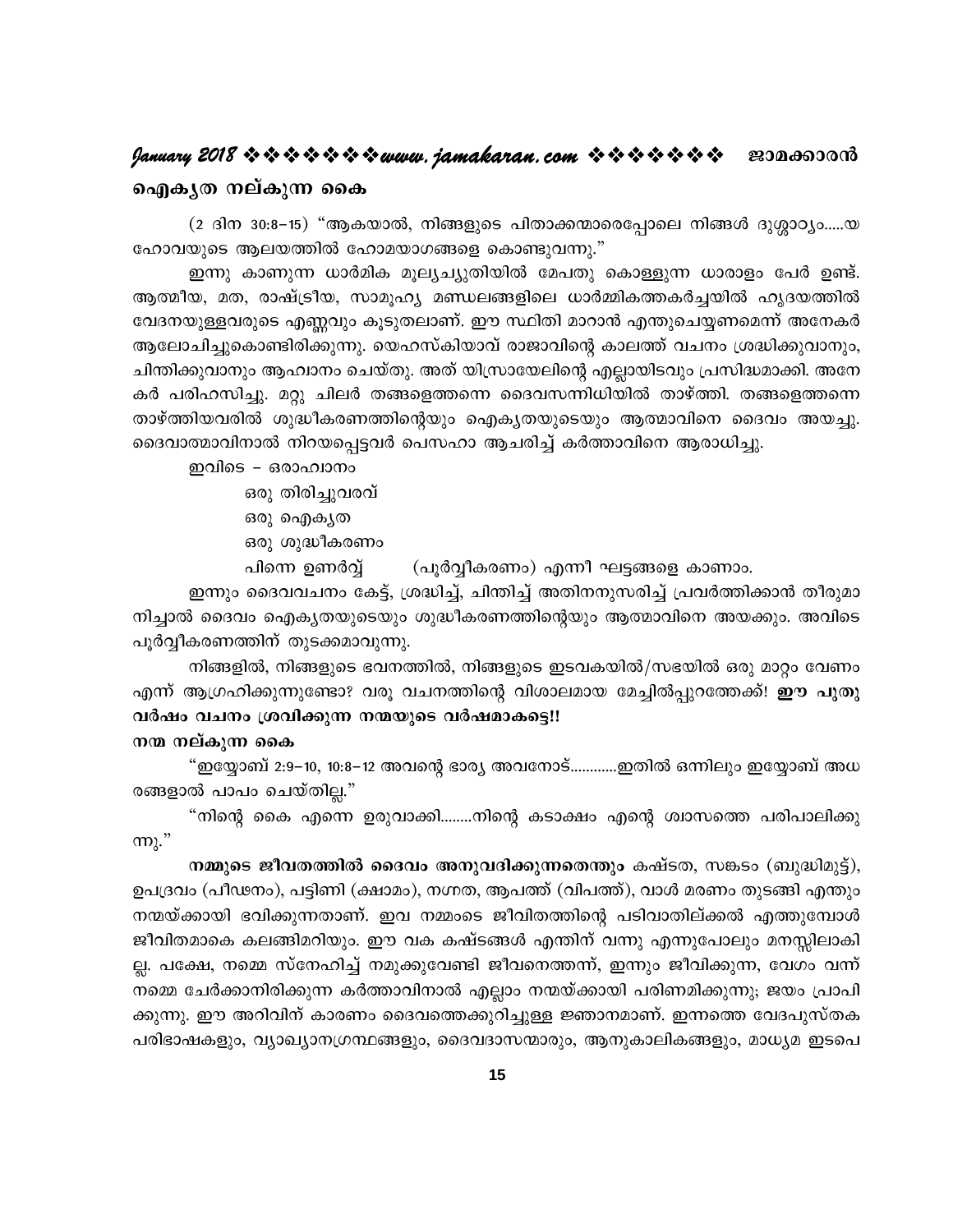ടലുകളും ഒന്നും ഇല്ലാതിരുന്ന – ആയിരക്കണക്കിന് വർഷങ്ങൾക്കു മുമ്പ് ഇയ്യോബിന് ഈ ജ്ഞാനം എവിടെ നിന്ന് ലഭിച്ചു? ഇയ്യോബ് ദൈവത്തെക്കുറിച്ച് എന്തൊക്കെ മനസ്സിലാക്കിവിരുന്നു? അത് ചിന്തിക്കുന്നതും, ധ്യാനിക്കുന്നതും ഈ പുതുവർഷത്തിൽ ഏറെ പ്രചോദനമാകും.

# ദൈവത്തെക്കുറിച്ച് ഇയ്യോബ് :

അവൻ സർവ്വശക്തൻ, ജ്ഞാനി, അപരിമേയൻ, അദൃശ്യൻ, പരമോന്നത ഭരണാധികാരി, സകലത്തിന്റെയും സ്രഷ്ടാവ്, നിർമ്മലനും പരിശുദ്ധനും, നിത്യൻ, ആത്മരൂപി, കൃപയുളളവൻ, കരുണാമയൻ, പ്രാർത്ഥന കേട്ട് ഉത്തരമരുളന്നവൻ, ജീവനും മരണവും നൽകുന്നവൻ, തന്റെ ഹിതം മനുഷ്യനെ വെളിപ്പാടറിയിക്കുന്നവൻ, മനുഷ്യരുടെയും ദൂതന്മാരുടെയും ആരാധന സ്വീ കരിക്കുന്നവൻ, മനുഷ്യരെ പരിപാലിക്കുന്നവൻ, സകലരെയും ന്യായം വിധിക്കുന്നവൻ, സകല ത്തിന്റെമേലും പരമാധികാരമുള്ളവൻ, വീണ്ടെടുക്കുന്നവൻ, ഒരു വ്യക്തി, അനേകം വ്യക്തിപര മായ പ്രവൃത്തി ചെയ്യുന്നവൻ, മനുഷ്യർക്കു ഉപദേശവും വചനങ്ങളും നല്കുന്നവൻ, തന്റെ ജനം പരീക്ഷിക്കപ്പെടുന്നതിന് അനുവദിക്കുന്നവൻ, സ്വർഗ്ഗത്തിൽ വസിക്കുന്നവൻ, മനുഷ്യരെ ശാസി ക്കുന്നവൻ, തന്റെ ആത്മാവിനാൽ സൃഷ്ടിക്കുന്നവൻ, മനുഷ്യരോടു ദീർഘക്ഷമ കാണിക്കുന്ന വൻ, വ്യർത്ഥമായുള്ളത് കേൾക്കാത്തവൻ, സൃഷ്ടികളെ നിയന്ത്രിക്കുന്നവൻ, ഭൂമിയെ സൃഷ്ടി ക്കുന്നതിനു മുമ്പ് സർവ്വം സൃഷ്ടിച്ചവൻ, മനുഷ്യർക്കു വിവേകം നൽകുന്നവൻ, മനുഷ്യനേക്കാൾ വലിയവൻ, മനുഷ്യനു അവന്റെ പ്രവ്യത്തിക്കു പകരം ചെയ്യുന്നവൻ, സകല മനുഷ്യരുടെയും വഴിയും നടപ്പും കാണുന്നവൻ.

ഇയ്യോബ് മനസ്സിലാക്കിയ, അനുഭവിച്ച അതേ ദൈവം നമ്മുടെയും ദൈവമാണ്. ഈ ദൈവം ഈ വർഷവും വരുന്ന വർഷങ്ങളിലും നമ്മെ നടത്തട്ടെ!

#### താങ്ങുന്ന കൈ

"സങ്കീ 18:32–50 എന്നെ ശക്തികൊണ്ട് അര മുറുക്കുകയും എന്റെ വഴി കുറച്ചു....ദാവീ ദിന്നും അവന്റെ സന്തതിക്കും എന്നേക്കും തന്നേ..."

"ഒരു മനുഷ്യന്റെ വഴിയിൽ….കൈപിടിച്ച് താങ്ങുന്നു"

ദാവീദിന്റെ ജീവിതം കഷ്ടങ്ങളുടെയും അലച്ചിലിന്റെയും ജീവിതമായിരുന്നു. വേട്ടയാട പ്പെട്ട മൃഗംപോലെയായിരുന്നു ദാവീദ്. പക്ഷേ അതിന്റെ മധൃത്തിലും ദൈവത്തിന്റെ കൃപയും കരുതലും അനുഭവിച്ചറിയുവാൻ കഴിഞ്ഞിരുന്നു. ദാവീദ് അനുഭവിച്ച അനുഗ്രഹങ്ങൾ ചുവടെ ചേർക്കുന്നു. ഈ അനുഗ്രഹങ്ങളുടെ ധ്യാനം കഷ്ടതകൾ നിറഞ്ഞ നിങ്ങളുടെ ജീവിതത്തിലും ദൈവ അനുഗ്രഹങ്ങളെ തിരിച്ചറിയാനാകും. ഈ പുതുവർഷത്തിലും നന്ദിയോടെ പ്രവേശിക്കാം. ഓരോ നാളും നന്ദിയുള്ളവരായിരിക്കാം.

**ദാവീദ് അനുഭവിച്ച അനുഗ്രങ്ങൾ :** എന്നെ ശക്തികൊണ്ട് അര മുറുക്കുന്നു, എന്റെ വഴി കുറവു തീർക്കുന്നു, അതുകൊണ്ട് എന്റെ ശത്രുക്കളെ തോല്പ്പിക്കുകയോ, ആവശ്യമെങ്കിൽ രക്ഷ പ്പെടുവാൻ സഹായിക്കുന്നു, എന്നെ ഗിരികളിൽ നിൽക്കുമാറാക്കുന്നു, എന്നെ യുദ്ധം അഭ്യസിപ്പി ക്കുന്നു, എനിക്കു രക്ഷ നൽകുന്നു, എന്നെ താങ്ങുന്നു, എന്നെ വലിയവനാക്കുന്നു, എന്റെ കാല ടികൾക്ക് ഇടം നൽകുന്നു, എന്റെ ശത്രുക്കളെ പിൻതുടർന്നു തോല്പിക്കുമാറാക്കുന്നു, അവരെ പിടിക്കുവാൻ എന്നെ സഹായിക്കുന്നു, അവരെ കീഴടക്കുവാൻ എന്നെ സഹായിക്കുന്നു, എന്നെ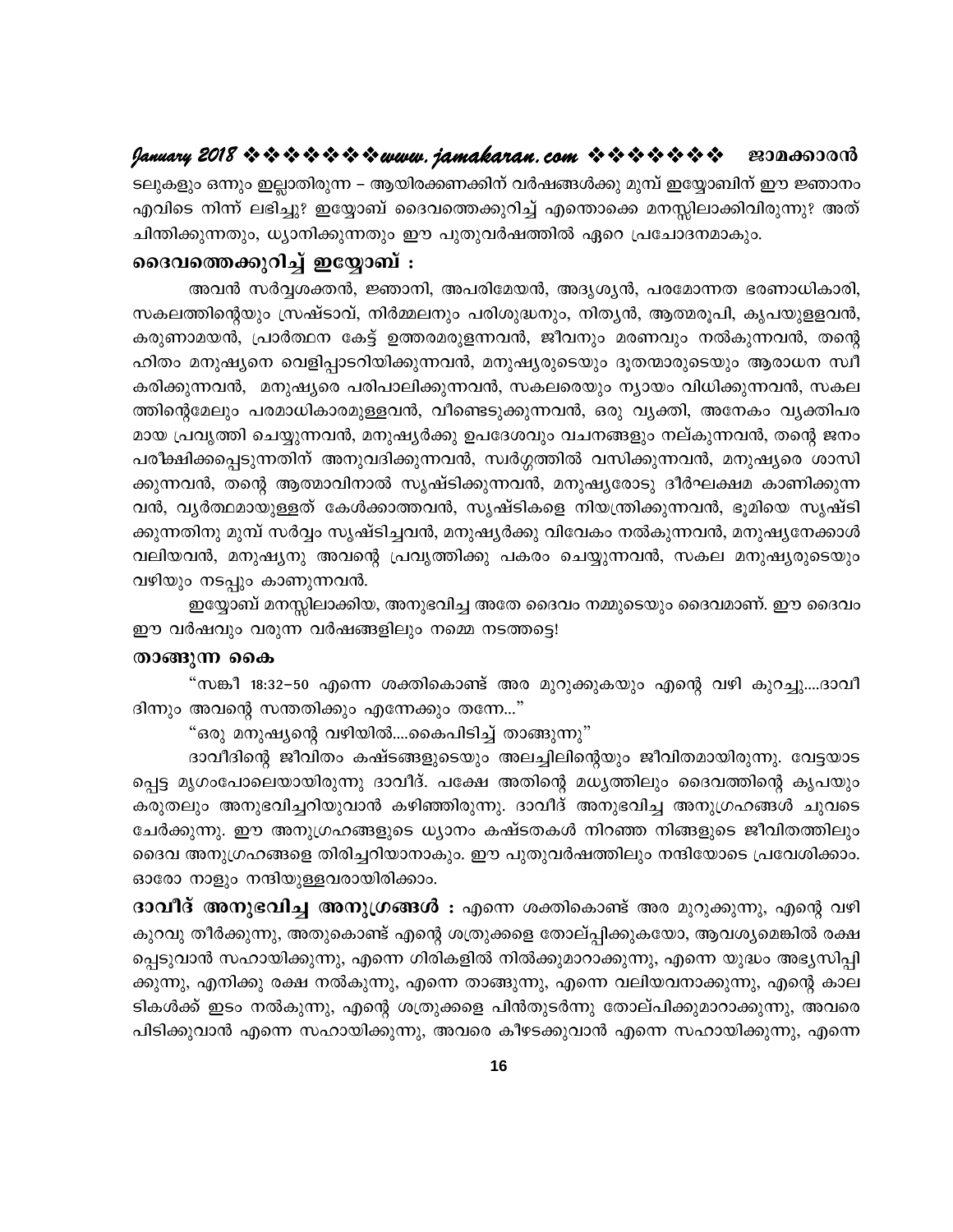യുദ്ധത്തിനായി ശക്തീകരിക്കുന്നു, എതിർത്തവരെ കീഴടക്കുവാൻ എന്നെ സഹായിക്കുന്നു, എന്റെ ശത്രുക്കളെ നിസ്സഹായരാക്കി, എന്റെ ശത്രുക്കളുടെ നിലവിളി കേൾക്കാതെ, അവരെ പൂർണ്ണമായും തകർത്തുകളയുവാൻ എന്നെ സഹായിക്കുന്നു, എന്റെ ജനത്തിന്നിടയിലുള്ള ശത്രുക്കളിൽ നിന്ന് എന്നെ രക്ഷിച്ചു, എന്നെ ജാതികളെ ഭരിക്കുമാറാക്കുന്നു, അന്യർക്കുമേൽ എനിക്ക് അധികാരം തരുന്നു, എന്നെ അവരുടെ യജമാനനാകുവാൻ ശക്തിപ്പെടുത്തുന്നു, സൈന്യങ്ങൾ ഇല്ലാതാകു വാൻ ഇടയാക്കുന്നു, എനിക്കുവേണ്ടി പ്രതികാരം നിവർത്തിക്കുന്നു, എന്റെ ശത്രുക്കളെയെല്ലാം എനിക്കു കീഴാക്കുന്നു, എന്റെ ശത്രുക്കളിൽ നിന്ന് എന്നെ വിടുവിക്കുന്നു, എന്നെ എതിർക്കുന്ന വർക്കു മീതെ എന്നെ ഉയർത്തുന്നു, സാഹസക്കാരന്റെ കൈയിൽ നിന്ന് എന്നെ വിടുവിക്കുന്നു, എനിക്കു വലിയ വിടുതൽ അരുളുന്നു, എന്നോടു ദയ കാണിക്കുന്നു.

ഈ അനുഗ്രഹങ്ങൾ ചൊരിയുന്ന ദൈവത്തെ നിങ്ങൾ മറ്റുള്ളവരോട് പറയുമോ? കഷ്ട തയേറിയ അനുഭവങ്ങളിലൂടെ പോകുമ്പോൾ ദാവീദിനോടൊപ്പം പറയാം: "യഹോവ എനിക്കു ചെയ്ത സകല ഉപകാരങ്ങൾക്കും ഞാൻ അവിടുത്തേക്ക്...............നാമം വിളിച്ചപേക്ഷിക്കും." (സങ്കീ  $116:12,13$ ).

സങ്കീ 37:16–34ൽ ദുഷ്ടന്മാരും നീതിമാന്മാരും താരതമ്യം ചെയ്യപ്പെടുന്നു. നീതിമാനുള്ള അല്പം ആഹാരം ദുഷ്ടനുള്ള സമൃദ്ധിയേക്കാൾ അഭികാമൃം. ആഹാബിന്റെ കൊട്ടാരത്തിലെ മൃഷ്ടാന്നഭോജനത്തേക്കാൾ സാരെഫാത്തിലെ വിധവയുടെ കലത്തിലെ ഒരുപിടി മാവ് കൂടു തൽ ആസ്വാദൃകരവും ദീർഘകാലം പ്രയോജനപ്രദവുമാണ്. 21–ൽ പണമിടപാടുകളിൽ വായ്പ വാങ്ങിയാൽ തിരിച്ചു കൊടുക്കുന്ന സ്വഭാവം ദുഷ്ടന്മാർക്കില്ല. നീതിമാന്റെ ദാനം അവന്റെ ദ്രവ്യാ ഗ്രഹമില്ലായ്മയെ കാണിക്കുന്നു. പണമിടപാടുകളിൽ നീതിമാൻ വിശ്വസ്തത പാലിക്കുന്നു.

നീതിമാന്റെ ജീവിതത്തിൽ പരിശോധനകൾ പ്രതീക്ഷിക്കാം. പക്ഷെ, തകർന്നു പോകാതെ പരിപാലിക്കാൻ സ്വർഗ്ഗീയമായ കരങ്ങൾ ഉണ്ട് എന്ന് 24–ാം വാകൃത്തിൽ പറയുന്നു.

വാർദ്ധകൃത്തിലെത്തിയ ദാവീദിന്റെ ഒരു നിരീക്ഷണത്തിന് വാകൃം 25. നീതിമാന്റെ മക്കൾ ആഹാരം യാചിക്കേണ്ടി വരികയില്ല. സാമ്പത്തിക ക്ലേശം അനുഭവിക്കുന്ന ദൈവമക്കൾ താല്ക്കാ ലികമായ സഹായത്തിന്നായി കഴിവുള്ളവരെ ആശ്രയിക്കാറില്ല. എന്നല്ല, പ്രത്യുത, അവർ മറ്റുള്ള വരെ പോലെ ഭിക്ഷാടനത്തിനു പോകേണ്ടിവരികയില്ല എന്നാണ്.

ഏറ്റവും നല്ല വസ്തു – ദൈവത്തിന്റെ ന്യായപ്രമാണം, ഏറ്റവും നല്ല സ്ഥാനം – ഹൃദയം, ഏറ്റവും നല്ല ഫലം – വഴുതിപ്പോകാത്ത കാലുകൾ. നല്ല നിലത്ത് വീണ വിത്ത് (ദൈവവചനം) നൂറുമേനി ഫലം പുറപ്പെടുവിക്കും (മത്തായി 13:8,23).

രണ്ടു നിലയിലുള്ള പ്രബോധനം: യഹോവയ്ക്കായി കാത്തിരിക്കുക, അവന്റെ വഴി പ്രമാ ണിച്ച് നടക്ക. കാത്തിരുന്ന് പ്രവർത്തിക്കുക, കൃപ പ്രാപിച്ച് അത് പ്രയോജനപ്പെടുത്തുക.

രണ്ടു നിലയിലുള്ള വാഗ്ദത്തം: ഭൂമിയെ അവകാശമാക്കുവാൻ ഉയർത്തപ്പെടും. ദുഷ്ട ന്മാർ ഛേദിക്കപ്പെടുന്നത് കാണും. ഒരു ദാസനെ പോലെ അനുസരണത്തിൽ, ഒരു അവകാശിയെ പോലെ പ്രത്യാശയിൽ, ഒരു വിശ്വാസിയെ പോലെ പ്രതീക്ഷയിൽ – ദൈവത്തെ കാത്തിരിക്ക.

നാം 'മനസ്സാ വാചാ കർമ്മണാ' ചെയ്യുന്ന എല്ലാ കാര്യങ്ങളും ദൈവം മനസ്സിലാക്കുന്നു. അത് അവന്റെ സർവ്വജ്ഞാനവും കൊണ്ടാണെന്ന് ഈ വേദഭാഗം വ്യക്തമാക്കുന്നു. "സകലവും അവന്റെ കണ്ണിന് നഗ്നവും മലർന്നതുമായി കിടക്കുന്നു" എന്ന് എബ്രാ 4:13–ൽ പറയുന്നത് ഈ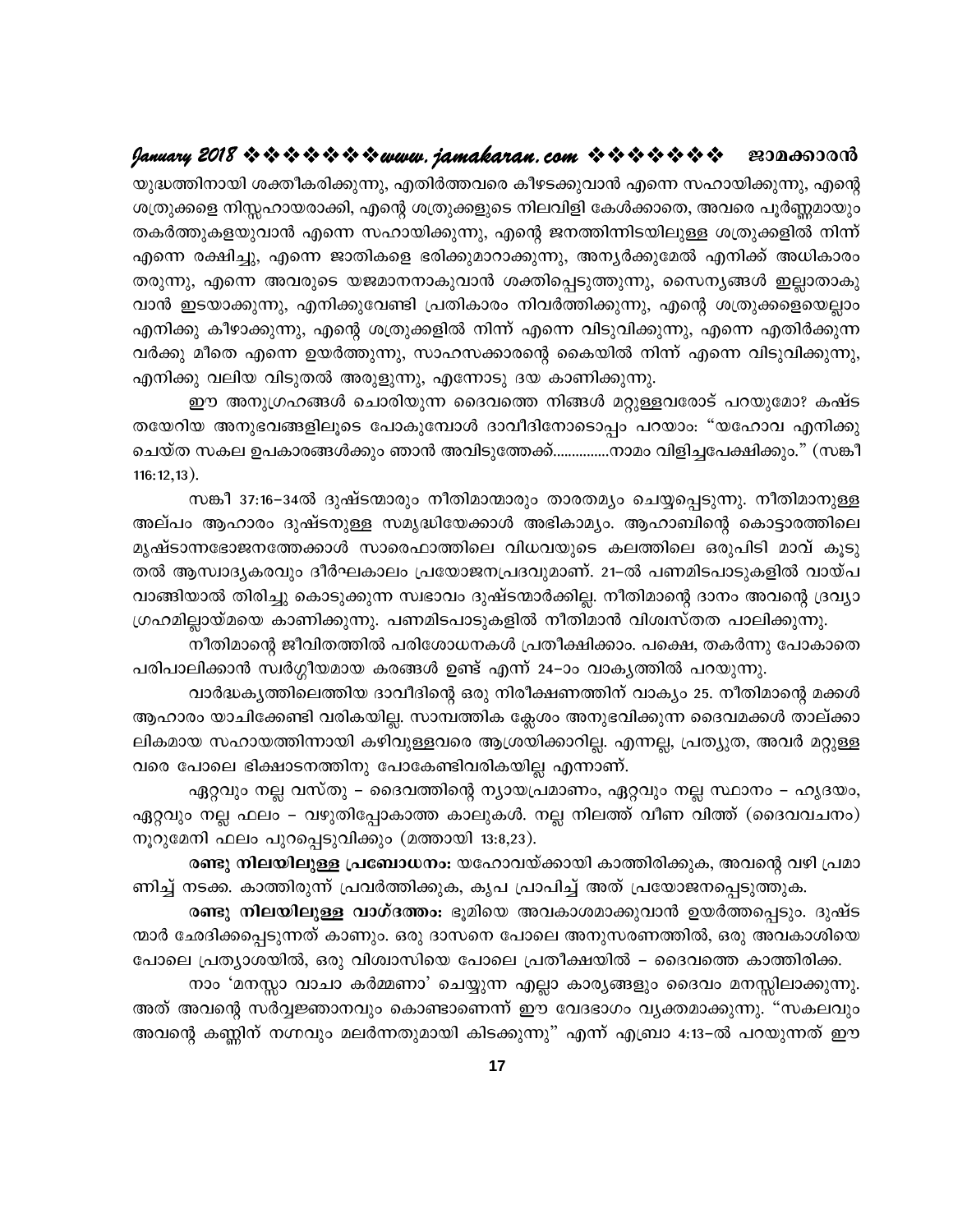ബന്ധത്തിൽ ചിന്തനീയമാണ്. നമ്മുടെ മനസ്സിന്റെ ഉള്ളിൽ സൂക്ഷിച്ചുവയ്ക്കുന്ന രഹസൃങ്ങൾ പോലും ദൈവം അറിയുന്നു എന്ന് പറയുമ്പോൾ ദൈവത്തിന്റെ സർവ്വജ്ഞാനത്തിനു മുമ്പിൽ നമ്മുടെ ലഘുവായ ജ്ഞാനം എത്ര പരിമിതമാണ്! അഞ്ചാം വാകൃത്തിൽ "നീ മുമ്പും പിമ്പും എന്നെ അടച്ചു" എന്നു പറയുന്നതിന്റെ സാരം, ദൈവം അവന്റെ ഭൂതകാലവും ഭാവികാലവും അറിയുന്നു എന്നാണ്. ദൈവിക ജ്ഞാനത്തിന്റെ രഹസ്യം മനസ്സിലാക്കുവാൻ ദാവീദിനെന്നയല്ല, ലോകത്തിലെ ഒരു ജ്ഞാനിക്കും സാദ്ധ്യമല്ല എന്ന് ആറാം വാക്യം വ്യക്തമാക്കുന്നു.

ദൈവത്തിന്റെ സാന്നിദ്ധ്യം അഖിലാണ്ഡത്തിൽ എവിടെയും ഉണ്ട് എന്ന സത്യമാണ് ഈ വാകൃത്തിൽ വൃക്തമാക്കുന്നത്. സ്വർഗ്ഗത്തിലോ ഭൂമിയിലോ പാതാളത്തിലോ ആകാശമണ്ഡല ങ്ങളിലെ ഇതരഗോളങ്ങളിലോ ദൈവിക സാന്നിദ്ധ്യമില്ലാത്ത ഒരു സ്ഥാനവുമില്ല. ഇരുട്ടും വെളി ച്ചവും മനുഷ്യന്റെ ദൃഷ്ടിയിൽ രണ്ട് അവസ്ഥകളെ കാണിക്കുന്നുവെങ്കിലും ദൈവത്തിന്റെ ദൃഷ്ടി യിൽ രണ്ടും ഒന്നുപോലെയാണ്.

#### അത്ഭുതം ചെയ്യുന്ന കൈ

" ( $m$  $m$ <sup>1</sup> 78:41-43, 118:15"

യിസ്രായേൽ ജനത്തെ വീണ്ടെടുക്കേണ്ടതിന് ഈജിപ്റ്റ് ദേശം മുഴുവൻ ബാധകളാൽ ബാധി ച്ചു. അവ: രക്തം, തവള, പേൻ, ഈച്ച, മഹാവ്യാധി, പുണ്ണ്, ആലിപ്പഴം (കന്മഴ), വെട്ടുക്കിളി, കൂരി രുട്ട്, ആദ്യജാതന്മാരുടെ സംഹാരം എന്നിവയാണ്. പക്ഷേ വിടുതൽ ലഭിച്ച് വാഗ്ദത്ത ദേശത്ത് എത്തിയപ്പോൾ ദൈവം പ്രവർത്തിച്ച അടയാളങ്ങളും അത്ഭുതങ്ങളും അവർ മറന്നു.

നമ്മുടെ ജീവിതത്തിലും എത്രയോ ദൈവപ്രവൃത്തികൾ നാം കണ്ടിരിക്കുന്നു? അനുഭവി ച്ചിരിക്കുന്നു. പക്ഷേ, അവ ഓരോന്നും ഓർക്കുന്നുണ്ടോ? ദൈവം പറയുന്നത് ശ്രദ്ധിക്കുക : "ഉപ കാരങ്ങൾ ഒന്നും മറക്കരുത്." "ഒന്നിനെക്കുറിച്ചും വിചാരപ്പെടരുത്; എല്ലാറ്റിലും പ്രാർത്ഥനയാലും അപേക്ഷയാലും നിങ്ങളുടെ ആവശ്യങ്ങൾ സ്തോത്രത്തോടെ (കൃതജ്ഞതയോടു കൂടി/നന്ദി യോടുകൂടി) ദൈവത്തോടുകൂടെ അറിക്കയത്രേ വേണ്ടത്."

ഈ നവവത്സരാരംഭത്തിൽ കഴിഞ്ഞ 2017–ൽ ഇന്നാൾവരെ ദൈവം ചെയ്ത നന്മകൾ ഓർക്കുമോ?

#### ജയം നല്കുന്ന കൈ (സങ്കീ 98:1-9)

സങ്കീർത്തനങ്ങളിൽ "യഹോവയ്ക്കു ഒരു പുതിയ പാട്ടു പാടുവിൻ" എന്ന് ആഹ്വാനം കാണാം. "അവൻ അത്ഭുതങ്ങളെ പ്രവൃത്തിച്ചിരിക്കുന്നു" എന്നത് കുറിക്കൊള്ളേണ്ടതാണ്. ക്രിസ്തു ജനിച്ചത് അത്ഭുതകരമായിട്ടാണ്. അത്ഭുതകരമായ നിലയിൽ അവൻ ഉയിർത്തെഴുന്നേറ്റു; അത്ഭു തകരമായ നിലയിൽ അവൻ സ്വർഗ്ഗാരോഹണം ചെയ്തു. ഇനിയും അത്ഭുതകരമായ നിലയിൽ അവൻ മടങ്ങിവരും. ഈ വാകൃത്തിന്റെ രണ്ടാം ഭാഗത്തു നിന്നും ക്രിസ്തു വിജയം കൈവരിച്ചത് സ്വന്തം ശക്തിയാൽ മാത്രമാണെന്ന് വെളിപ്പെടുത്തുന്നു.

രക്ഷ ദൈവത്തിന്റെ മാത്രമാണ്. മറ്റാർക്കും അതിൽ യാതൊരു പങ്കുമില്ല. രക്ഷയുടെ മഹത്വം അത് ദൈവികമാണ്. ദൈവത്തിന്റെ രക്ഷ അവന്റെ നീതിയുമായി ബന്ധപ്പെട്ടിരിക്കുന്നു. സർവ്വമാ നവജനതയേയും ഉദ്ദേശിച്ചാണ് ദൈവം തന്റെ രക്ഷ ഒരുക്കിയിരിക്കുന്നത്.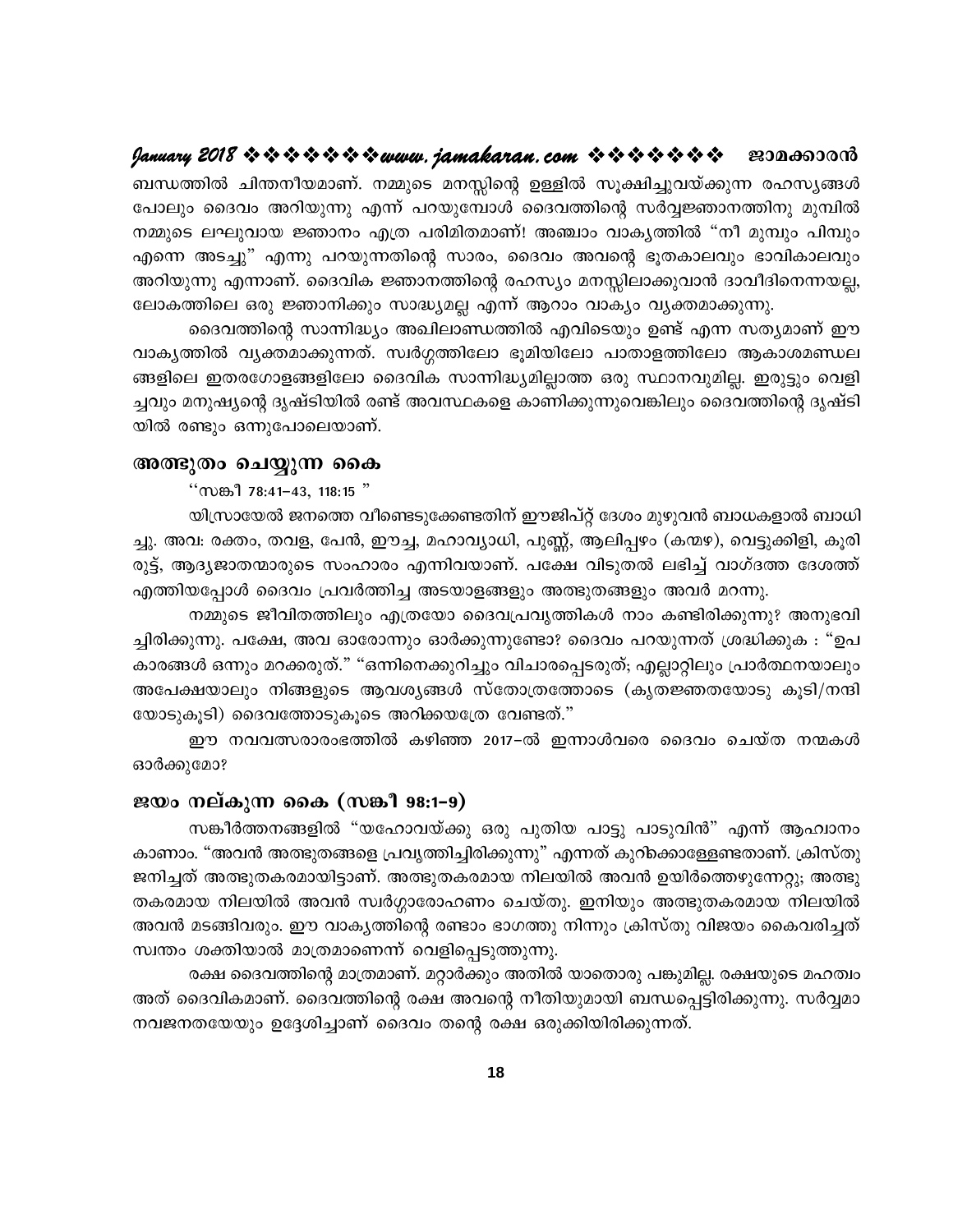# 

ഭൂമിയിലെ അചേതന വസ്തുക്കളും കൂടെ കൈകൊട്ടി ദൈവത്തെ സ്തുതിക്കുന്നതായി ആലങ്കാരികമായി ഇവിടെ വർണ്ണിക്കുന്നു. പ്രകൃതി സമ്പൂർണ്ണമായും ദൈവത്തെ സ്തുതിക്കുന്ന കാഴ്ച എത്ര മനോഹരമാണ്.

#### തൃപ്തി വരുത്തുന്ന കൈ (സങ്കീ104:27,28, 145:16, സഭാ 2:24–25)

പ്രതിദിന ജീവിതത്തിന് സകല ജീവികളും ദൈവത്തെ ആശ്രയിക്കുന്നു; സൃഷ്ടിക്കപ്പെട്ട ജീവികൾക്ക് ആവശ്യമായതൊക്കെയും പ്രദാനം ചെയ്യേണ്ടതുണ്ട്. ഒരിക്കൽ സൃഷ്ടിക്കപ്പെട്ടാൽ അവയെ പരിപാലിക്കുക എന്നത് ദൈവത്തിന്റെ ചുമതലയാണ്. സ്രഷ്ടാവിന്റെ പ്രവൃത്തി നില നിർത്തൽ, കാത്തിരിപ്പ്, പ്രാർത്ഥന, ആശ്രയം, ഏറ്റുവാങ്ങൽ, ദൈവത്തിന്റെ ദാനങ്ങൾക്കു നന്ദിക രേറ്റൽ, എന്നിവ സൃഷ്ടിയുടെ കടപ്പാടാണ്. (27)"

ദൈവം നമ്മെ എങ്ങനെ കരുതുന്നു : രക്ഷ, പ്രതിദിനാവശ്യങ്ങൾ, നിർദ്ദേശങ്ങൾ, പ്രാർത്ഥന യുടെ മറുപടി, ധൈര്യം, സംരക്ഷണവും സഹായവും, അവകാശം, പ്രത്യാശ, ന്യായം, പുതുക്ക പ്പെട്ട ശക്തി, അനുഗ്രഹങ്ങൾ, ദൈവത്തിന്റെ രക്ഷ, പരിശുദ്ധാത്മാവിന്റെ ശക്തി.

പ്രതിദിനാവശ്യങ്ങൾക്കായി ജീവനുള്ളവ അധ്വാനിക്കുക എന്നത് ഒരു ദൈവിക നിയമമാ ണ്. മനുഷ്യനും അതിൽ നിന്ന് ഒഴിവില്ല. അന്നന്നുളള ആഹാരത്തിനായി അധ്വാനിക്കുക മാത്രമ ല്ല, അവൻ പ്രാർത്ഥിക്കുകയും വേണം (മത്തായി 6:11). "വേല ചെയ്വാൻ മനസ്സില്ലാത്തവൻ തിന്നു കയുമരുത്" എന്നാണ് നിയമം (2 തെസ്സ 3:10). തനിക്കുള്ളവർക്കു വേണ്ടി കരുതാത്തവൻ അവി ശ്വാസിയേക്കാൾ അധമനാണ് (1 തിമൊ 5:9). ദൈവം സകല സൃഷ്ടികൾക്കും ജീവിക്കുവാനായി എല്ലാം ഉണ്ടാക്കിയിട്ടുണ്ട്. എന്നാൽ, ജീവിതത്തെ നിലനിർത്തുവാൻ ആവശ്യമായതു സംഭരിക്കു ന്നതിൽ അവർ അലസരാകുവാൻ പാടില്ല. അങ്ങനെയല്ലെങ്കിൽ അവർക്കു ജീവിക്കുവാൻ അവ കാശമേയില്ല. തിന്നു കുടിച്ചു തന്റെ പ്രയത്നത്താൽ സുഖം അനുഭവിക്കുന്നതല്ലാതെ മനുഷ്യനെ മറ്റൊരു നന്മയുമില്ല; അതു ദൈവത്തിന്റെ കയ്യിൽ നിന്നുള്ളത് എന്നു ഞാൻ കണ്ടു. അവൻ നല്കീ ട്ടല്ലാതെ ആര് ഭക്ഷിക്കും? ആര് അനുഭവിക്കും?

ജ്ഞാനം, ഉല്ലാസങ്ങൾ, ധനം ഇവയൊക്കെ ആർജ്ജിച്ച് മുന്നോട്ടു പോകുന്ന മനുഷ്യൻ തന്റെ ജീവിതകാലത്തു തന്നേ അവയിലൊന്നും സംതൃപ്തി കണ്ടെത്താത്തവനായി എല്ലാം പൊള്ള യാണെന്ന് പ്രഖ്യാപിക്കുന്നു. എന്നാൽ പിന്നെ ചാർവ്വാകന്മാരെപ്പോലെ 'തിന്നുക, കുടിക്കുക, ആനന്ദിക്കുക, നാളെ ചാകുമല്ലോ' എന്ന് വെച്ചാലും ബുദ്ധിമാനായ മനുഷ്യന്റെ ബൗദ്ധിക ചക്ര വാളത്തിന് അതും സ്ഥീകാര്യമായിത്തീരുന്നില്ല. തനിക്കുശേഷം വരുന്നവൻ തന്റെ വസ്തുവക ഒക്കെ എങ്ങനെ കൈകാര്യം ചെയ്യും എന്നത് തികച്ചും അവന് അസംതൃപ്തി നൽകുന്ന യാഥാർത്ഥ്യമാകയാൽ അതും പൊള്ളയാണെന്നും പ്രഖ്യാപിക്കുന്നു. മരണാനന്തരം ജീവിതത്തെ ക്കുറിച്ചുളള കാഴ്ചപ്പാടില്ലാത്ത ഒരു മനുഷ്യന്റെ സ്ഥിതി എത്ര ഭീകരമാണ്.

എന്നാൽ രക്ഷിക്കപ്പെട്ട ദൈവമക്കൾക്ക് ഭാവിയെക്കുറിച്ച് പ്രത്യാശയുണ്ട്. നിങ്ങൾ പ്രത്യാ ശയുള്ളവരാണോ? പ്രത്യാശയുള്ളവരാകാൻ ഇന്നു തന്നെ യേശുവിനെ കർത്താവും രക്ഷിതാവു മായി അംഗീകരിക്കുക. **ഈപുതുവർഷം(2018)** രക്ഷയുടെ, നന്മയുടെ, ദൈവം നൽകുന്ന തൃപ്തി യുടെ വർഷമാകട്ടെ!!

\*\*\*\*\*\*\*\*\*\*\*\*\*\*\*\*\*\*\*\*\*\*\*\*\*\*\*\*\*\*\*\*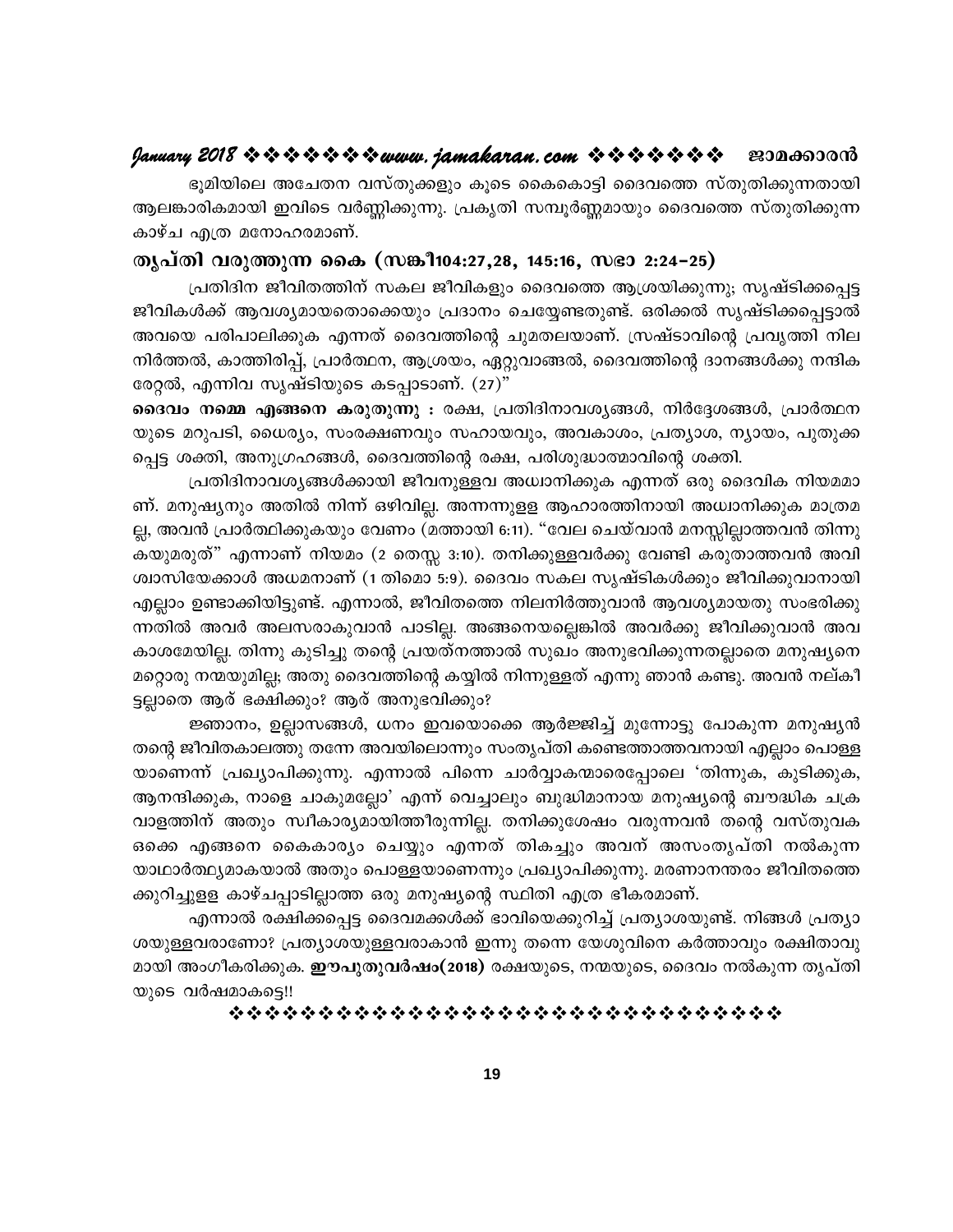# TELC - ANPUNATHAR CHURCH CONVENTION ANNA NAGAR, CHENNAI.



ത്തിന് കാരണക്കാരനായ മാർട്ടിൻ ലുഥർ അവർകളുടെ 500–ാം ജന്മദിനാ ഘോഷവും, കൺവെൻഷൻ യോഗ ങ്ങളും ചെന്നൈ അണ്ണാനഗറിലുള്ള TELC അൻപുനാഥർ സഭാങ്കണ ത്തിൽ വച്ച് നടന്നു. ലൂഥറൻ സഭാവി ശ്വാസികൾ മാത്രമല്ല മറ്റ് പ്രൊട്ടസ്റ്റന്റ് സഭകളിലെ ശുശ്രൂഷകരും വിശ്വാസി കളും ഈ യോഗത്തിൽ സംബന്ധി ച്ചത് ശ്രദ്ധേയമത്രേ.

<u>3 ദിവസം നടന്ന ഈ യോഗ</u>

ങ്ങളെ ഭാഗവതർ വേദനായകം ശാസ്ത്രിയാർ അവർകൾ പ്രാർത്ഥിച്ച് തുടങ്ങിവച്ചു. അദ്ദേഹം 50 വർഷങ്ങളായി എന്റെ സുഹൃത്ത് അത്രേ. 86–ാമത്തെ വയസ്സിലും കർത്താവിനോടും ശുശ്രൂഷ യോടും ആത്മാക്കളെക്കുറിച്ചുള്ള ദാഹത്തിലുമുള്ള തന്റെ മനസ്സ് എനിക്കു ഏറെ ഇഷ്ടപ്പെട്ടു. ആത്മീയ മനുഷ്യരുടെ ചിന്തയും വികാരവും ഒന്നായിരിക്കും. ഭാഗവതരുടെയും എന്റെയും ചിന്ത കൾ ഒന്നാണ്. അതാണ് ദൈവാത്മാവിന്റെ പ്രവർത്തനം.

TELC സഭാശുശ്രൂഷകൻ റവ.ആൽഫ്രഡ് ചന്ദ്രശേഖർ അവർകൾ യോഗങ്ങൾ നന്നായി ക്രമീകരിച്ചിരുന്നു. പകൽ നേരത്തെ കൗൺസിലിംഗ് ശുശ്രുഷയാൽ അനേകം പേർ അനുഗ്രഹം പ്രാപിച്ചു. കനത്ത മഴ പെയ്തിരുന്ന ആ നാളുകളിൽ യോഗങ്ങൾ തുടങ്ങുന്നതിന് മുമ്പും യോഗ ത്തിൽ പങ്കെടുത്തവർ തങ്ങളുടെ ഭവനങ്ങളിൽ ചെന്നു ചേരുന്നതുവരെയും മഴ പെയ്യാതിരുന്നത് ദൈവം ഇന്നും അത്ഭുതം പ്രവൃത്തിക്കുന്നതായി അനേകർ കാണാൻ ഇടയായി. ദൈവനാമം മഹത്വപ്പെടട്ടെ.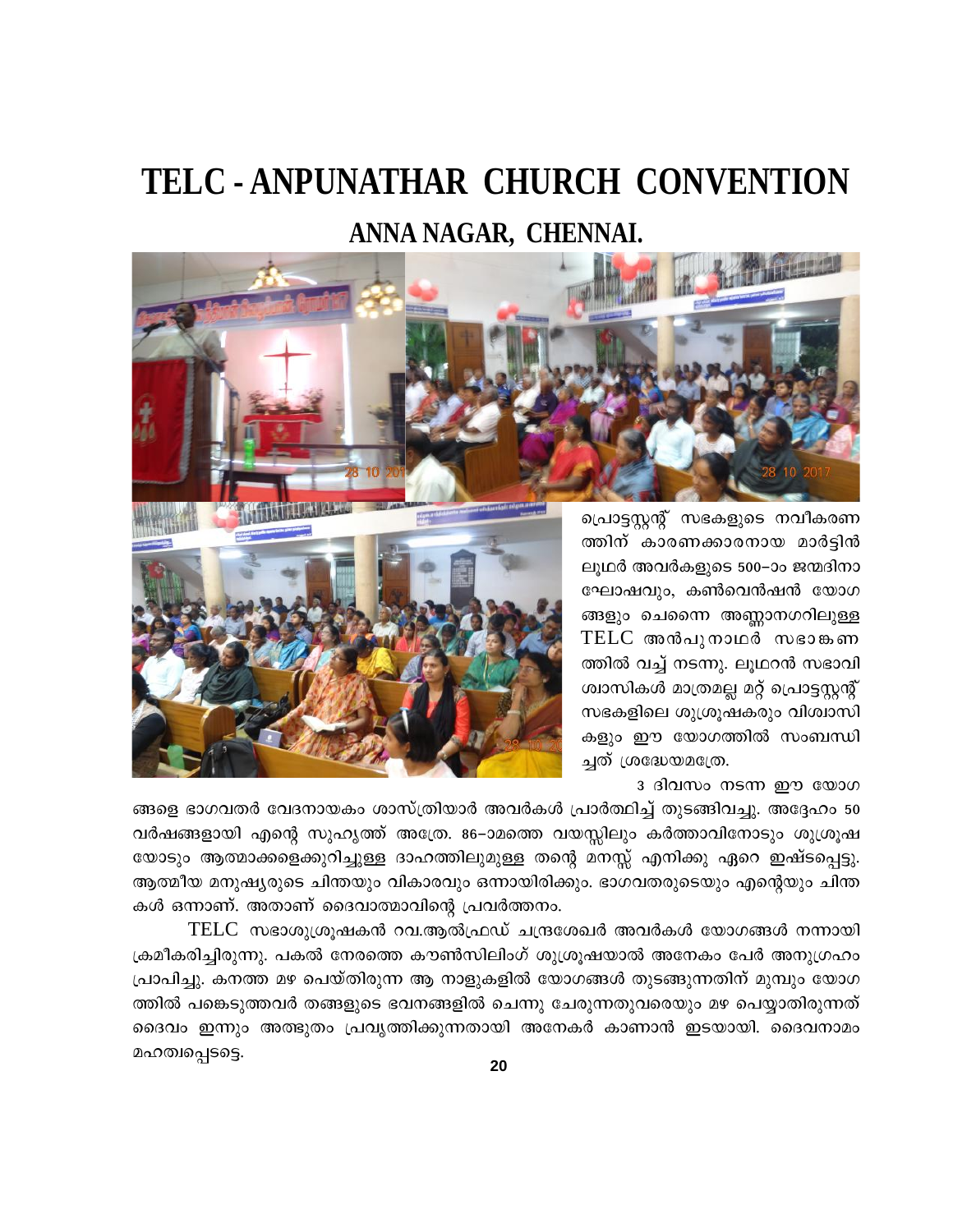# **MANAPPARAI FRIENDS PRAYER FELLOWSHIP**

എല്ലാ സഭാവിഭാഗങ്ങളെയും ഏകോപിപ്പ് നടന്ന ഒരു ദിവസയോഗം തമിഴ്നാട്ടിലെ തൃശ്ശി നാപ്പള്ളി ജില്ലയിലെ മണപ്പാറ എന്ന സ്ഥലത്ത് നടന്നു. കോർഡിനേറ്റർ ബ്രദർ.എഡ്വാർഡ് നേശൻ അവർകൾ യോഗം നന്നായി ക്രമീകരിച്ചിരുന്നു. യോഗം ക്രമീകരിച്ചിരുന്ന കല്യാണമണ്ഡപം നിറ ഞ്ഞുകവിഞ്ഞു. ഒരു മിഷൻ മഹാസമ്മേളനം പോലെയായിരുന്നു യോഗം. മിഷണറികളായ വ്യക്തി കൾ തങ്ങളുടെ അനുഭവങ്ങൾ പങ്കുവച്ചു. വ്യക്തികൾക്കായി, കുടുംബങ്ങൾക്കായി, സഭകൾക്കാ യി, മിഷനുകൾക്കായി, ശുശ്രൂഷകൾക്കായി, പ്രവർത്തനങ്ങൾക്കായി, ഭരണാധികാരികൾക്കായി, സർക്കാരുകൾക്കായി പ്രാർത്ഥനകൾ നടന്നു. യോഗാവസാനം ഞാൻ വചനസന്ദേശം നൽകി. ഈ യോഗത്തിൽ സംബന്ധിക്കാനിടയായതിൽ മനസ്സിൽ ഏറെ സന്തോഷം അനുഭവിച്ചു. ദൈവ നാമം മഹത്വപ്പെടട്ടെ.



# KARNATAKA CSI DIOCESE **CHRISTU JOTHI CHURCH** (CHINNAPPA GARDEN) - BENGALURU



ഇവിടുത്തെ യോഗങ്ങൾ അനുഗ്രഹമായിരുന്നു. സഭാപാസ്റ്റർ റവ.ജോൺ പീറ്റർ അവർകൾ യോഗങ്ങൾക്കു അദ്ധ്യക്ഷ്യം വഹിച്ചു. 30 വർഷങ്ങൾക്കു മുമ്പ് വളരെ ചെറിയ സഭയായിരുന്ന പ്പോൾ ഇവിടെ ഞാൻ പ്രസംഗിച്ചിരുന്നു. ഇന്ന് വലിയ സഭയായി വളർന്നിരിക്കുന്നു. സഭാ സെക്ര ട്ടറി എല്ലാവർക്കും സ്വാഗതം ആശംസിച്ചു. ദൈവനാമം മഹത്വപ്പെടട്ടെ.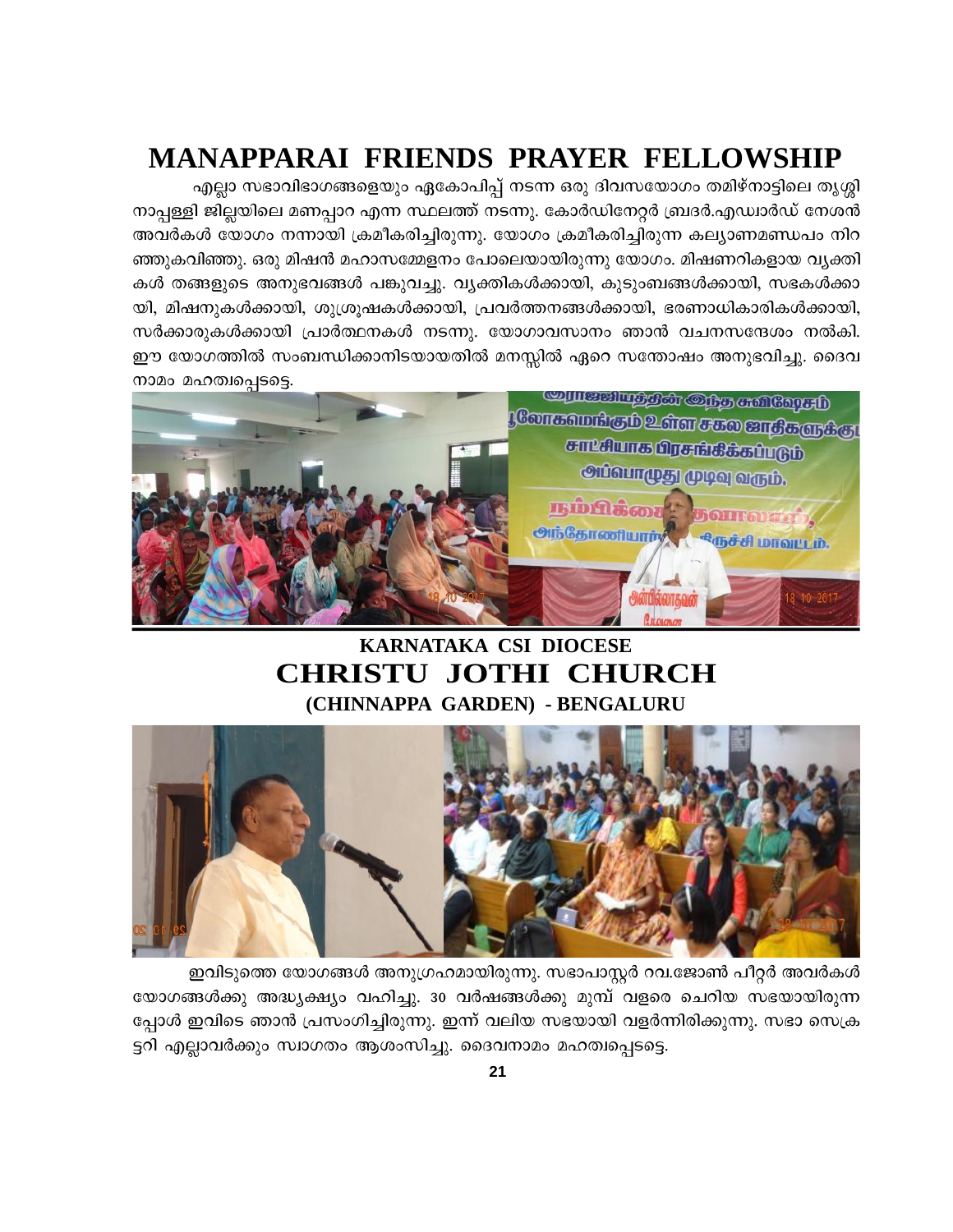# **IMS MISSIONARY FAMILY RETREAT BENGALURU - (KARNATAKA)**



# IMS - മിഷൻ സഹകാരികളുടെ സമ്മേളനം

2017 ഒക്ടോബർ മാസം 29–ാം തിയതി ബാംഗ്ലൂരിലെ സെന്റ് ജോൺ സ്കൂൾ ആഡി റ്റോറിയത്തിൽ വച്ച് ഐ.എം.എസ് സഹകാ രികളുടെ സമ്മേളനം നടന്നു.

15 പുതിയ സ്പോൺസർമാർ മിഷനറി കൾക്കു കൈത്താങ്ങ് നല്കുവാൻ മുമ്പോട്ടു വന്നു. ഇന്ത്യയിലെ മിഷൻ സ്ഥാപനങ്ങളിൽ



മിഷനറിമാർക്ക് ഉയർന്ന കുട്ടായ്മ നല്കുന്ന സ്ഥാപനവും ഐ.എം.അസ് എന്ന് ഞാൻ അറി ഞ്ഞു. മിഷനറിയ്ക്ക് മാസം തോറും Rs.12,000/–,മിഷനറിയുടെ ഭാര്യയ്ക്ക് Rs.6,000/– മായി Rs.18,000 രൂപ ക്രമമായി നല്കുന്നത് ചെറിയ കാര്യമല്ല. ബ്രദർ.നേസകുമാർ യോഗങ്ങളെ ഏകോ പിപ്പിച്ചു. ബ്രദർ.ജയചന്ദ്രൻ എല്ലാവർക്കും സ്വാഗതം ആശംസിച്ചു. ബ്രദർ.തങ്കസ്വാമിയും പ്രാർത്ഥനാ റ്റീം അംഗങ്ങളും യോഗങ്ങൾക്ക് നേതൃത്വം നല്കി. ഈ യോഗത്തിന് നിർബന്ധ പൂർവ്വം എന്നെക്ഷണിച്ച ഐ.എം.എസിന്റെ ചുമതലക്കാരിൽ ഒരാളായ ബ്രദർ.സ്റ്റാൻലി അവർകൾക്കു എന്റെ പ്രത്യേക നന്ദി.

സെന്റ്.ജോൺ സി.എസ്.ഐ ചർച്ച് പാസ്റ്റർ റവ.വിൽസൺ, റിട്ട.പാസ്റ്റർ.റവ.സെൽവൻ, ഐ.എം.എസ് ട്രഷറർ ബ്രദർ.ഗോഡ്ഫ്രെ, സെന്റ്.ജോൺ സ്കൂൾ റിട്ട.പ്രിൻസിപ്പാൾ എന്നി വർ ഈ യോഗത്തിൽ സംബന്ധിച്ചത് ശ്രദ്ധേയമത്രേ. യോഗം വളരെ അനുഗ്രഹമായിരുന്നു. ജാമക്കാരൻ വായനക്കാർ പല സ്ഥലങ്ങളിൽ നിന്ന് കടന്നുവന്നു. ദൈവനാമം മഹത്വപ്പെടട്ടെ.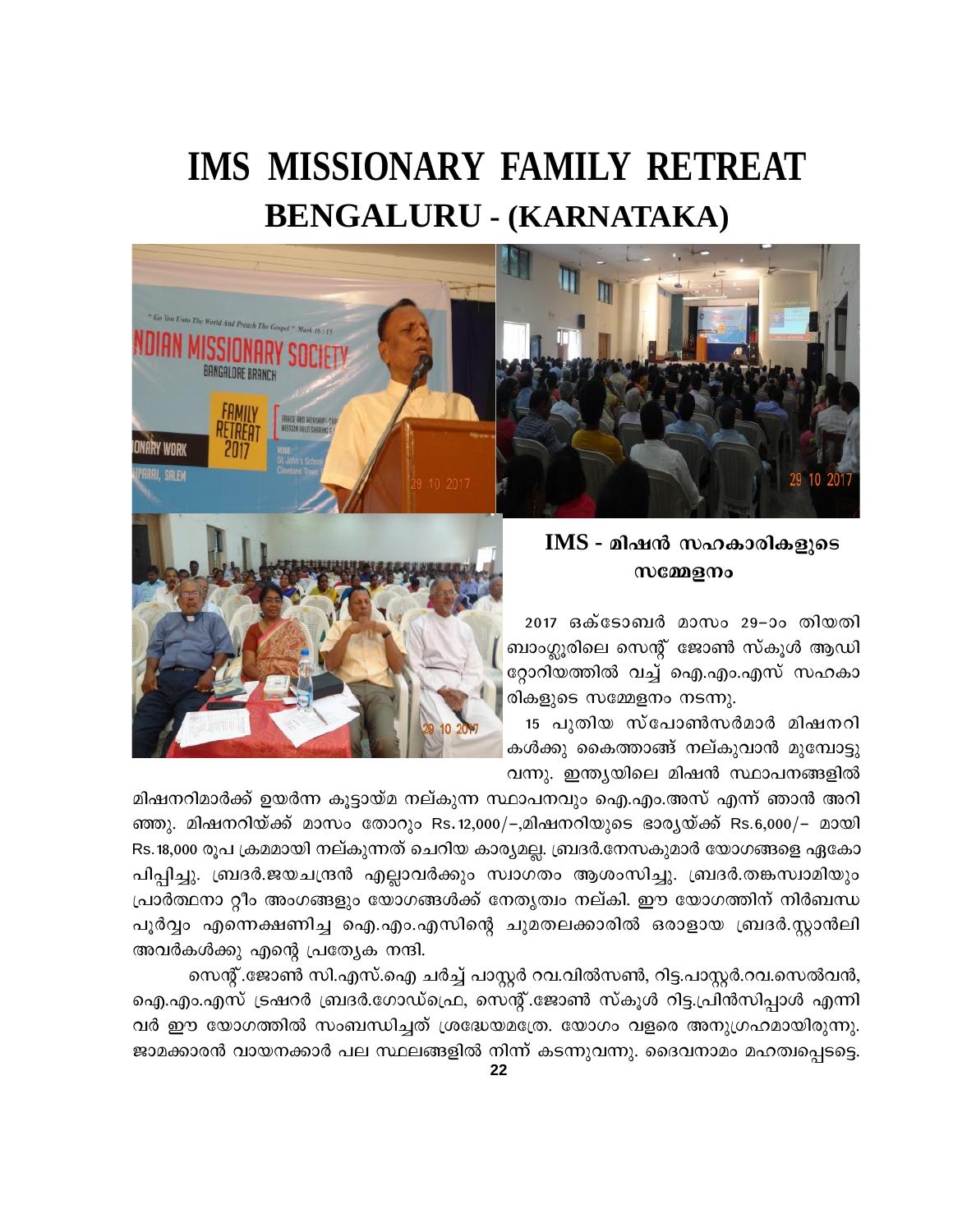**January 2018 www.jamakaran.com Pma¡mc³**

# **മണി ട്രാൻസ്ഫർ & ഓൺലൈൻ<br>മണി ട്രാൻസ്ഫർ<br><sup>നിങ്ങളുടെ വഴിപാടുകൾ (കാണിക്ക) ചെക്കായിട്ടോ ഡ്രാഫ്റ്റായിട്ടോ<br>ലെൻ വഴിയായോ അയക്കണം എന്ന് പരിശുദ്ധാത്മാവ് നിങ്ങളെ പ്രേരിപ്പിക്കു<br>ർ താഴെ പറയുന്ന എന്റെ പഴയ ബാങ്ക് അക്കൗണ്ടിൽ തന്നെ അയക്കേണ്ട**</sup> **മണി** ട്രാൻസ്ഫർ

**മണി ട്രാൻസ്ഫർ**<br>കാൺലൈൻ വഴിപാടുകൾ (കാണിക്ക) ചെക്കായിട്ടോ ഡ്രാഫ്റ്റായിട്ടോ<br>ഓൺലൈൻ വഴിയായോ അയക്കണം എന്ന് പരിശുദ്ധാത്മാവ് നിങ്ങളെ പ്രേരിപ്പിക്കു<br>ബ്. പണം അയച്ചവർ അതിന്റെ വിവരങ്ങളെ കത്തുവഴിയായിട്ടോ ഇ-മെയിൽ വഴി **മണി (ടാന്സ്ഫര്**<br>തിങ്ങളുടെ വഴിപാടുകൾ (കാണിക്ക) ചെക്കായിട്ടോ ഡ്രാഫ്റ്റായിട്ടോ<br>ഓൺലൈൻ വഴിയായോ അയക്കണം എന്ന് പരിശുദ്ധാത്മാവ് നിങ്ങളെ പ്രേരിപ്പിക്കു<br>മെങ്കിൽ താഴെ പറയുന്ന എന്റെ പഴയ ബാങ്ക് അക്കൗണ്ടിൽ തന്നെ അയക്കേണ്ടതാ<br>ന്. പണം അ നിങ്ങളുടെ വഴിപാടുകൾ (കാണിക്ക) ചെക്കായിട്ടോ ഡ്രാഫ്റ്റായിട്ടോ<br>ഓൺലൈൻ വഴിയായോ അയക്കണം എന്ന് പരിശുദ്ധാത്മാവ് നിങ്ങളെ പ്രേരിപ്പിക്കു<br>മെങ്കിൽ താഴെ പറയുന്ന എന്റെ പഴയ ബാങ്ക് അക്കൗണ്ടിൽ തന്നെ അയക്കേണ്ടതാ<br>ണ്. പണം അയച്ചവർ അതിന്റെ വി യായിട്ടോ നിങ്ങളുടെ ഫോൺ നമ്പർ വെച്ച് എന്നെ അറിയിച്ചാൽ രസീതു അയക്കാനും | ഓൺലൈൻ വഴിയായോ അയക്കണം എന്ന് പരിശുദ്ധാത്മാവ് നിങ്ങളെ പ്രേരിപ്പിക്കു<br>മെങ്കിൽ താഴെ പറയുന്ന എന്റെ പഴയ ബാങ്ക് അക്കൗണ്ടിൽ തന്നെ അയക്കേണ്ടതാ<br>ണ്. പണം അയച്ചവർ അതിന്റെ വിവരങ്ങളെ കത്തുവഴിയായിട്ടോ ഇ–മെയിൽ വഴി<br>യായിട്ടോ നിങ്ങളുടെ ഫോൺ ന മെങ്കിൽ താഴെ പറയുന്ന എന്റെ പഴയ ബാങ്ക് അക്കൗണ്ടിൽ തന്നെ അയക്കേണ്. പണം അയച്ചവർ അതിന്റെ വിവരങ്ങളെ കത്തുവഴിയായിട്ടോ ഇ–മെയിൽ<br>യായിട്ടോ നിങ്ങളുടെ ഫോൺ നമ്പർ വെച്ച് എന്നെ അറിയിച്ചാൽ രസീതു അയക്ക<br>പ്രാർത്ഥിക്കാനും വളരെ പ്രയോജനമായിരിക

# **Name : Dr. M.G.E. PUSHPARAJ**

| 1) Bank Name: | (SBI) State Bank of India<br>Srirangapalayam Branch - SALEM -1970 |
|---------------|-------------------------------------------------------------------|
|               | A/c No. 10764116842                                               |
|               | <b>IFSC CODE: SBIN0001970-10764116842</b>                         |
|               | <b>SWIFT CODE: SBININBB637 - 10764116842</b>                      |
|               | 2) Bank Name: CANARA BANK,<br>Suramangalam Branch - 1219          |
|               | A/c No. 1219101013622                                             |
|               | IFSC CODE: CNRB0001219 - 1219101013622                            |
|               | <b>SWIFT CODE: CNRBINBBSLM - 1219101013622</b>                    |
|               |                                                                   |